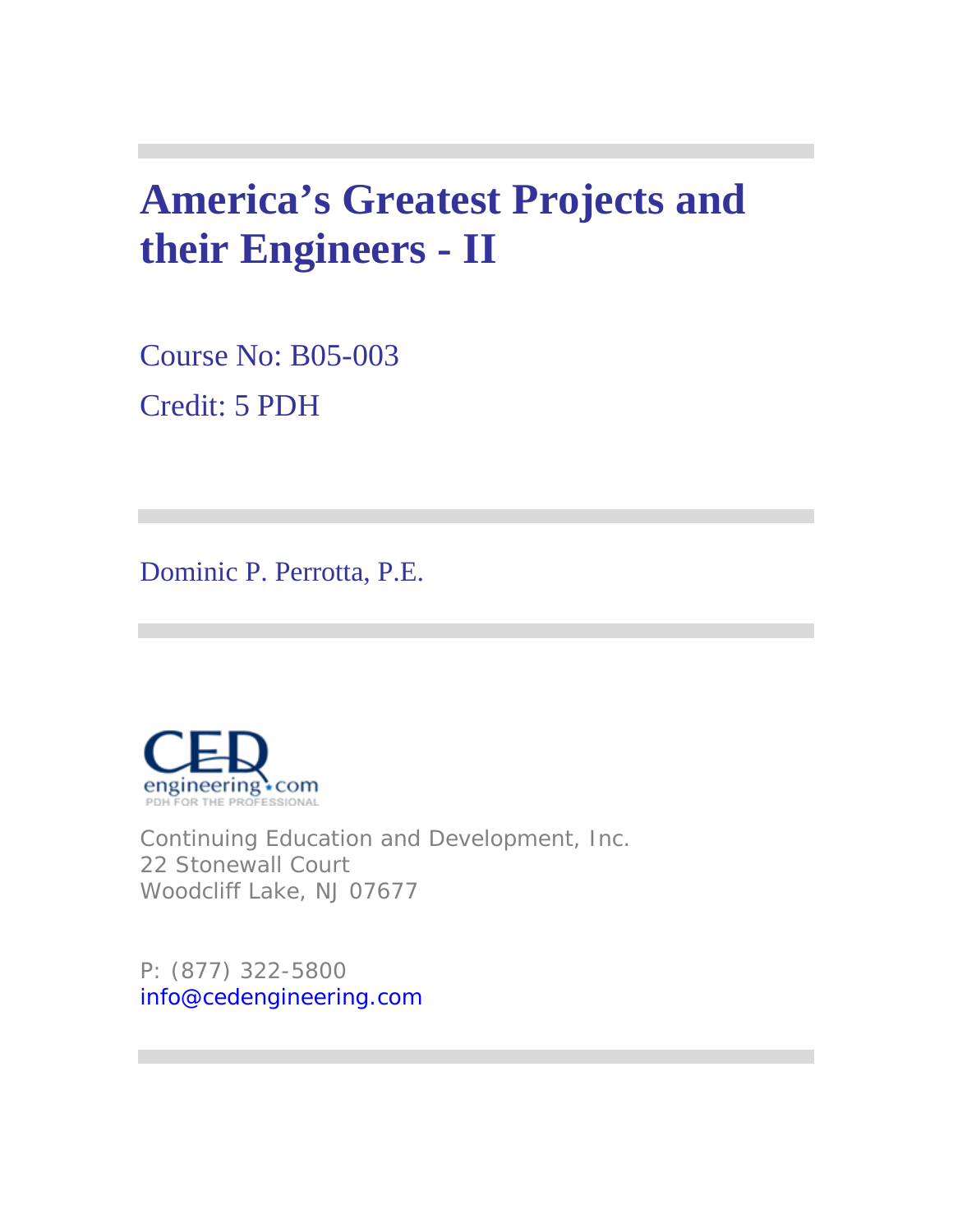# **America's Greatest Projects & Their Engineers-II**

# **1. The Manhattan Project**

**This course traces technological events leading up to the dropping of the first two atomic bombs on Japan, including the ideas and the attempts by other nations to develop similar weaponsthat could ultimately make them the world's strongest military powers. This course describes efforts of many individual U.S. engineers and scientists to achieve this engineering feat.**

### **A. Early Events**

- **B. The United States Plan**
- **C. U.S. Race to Completion**
- **D. Result/Summary**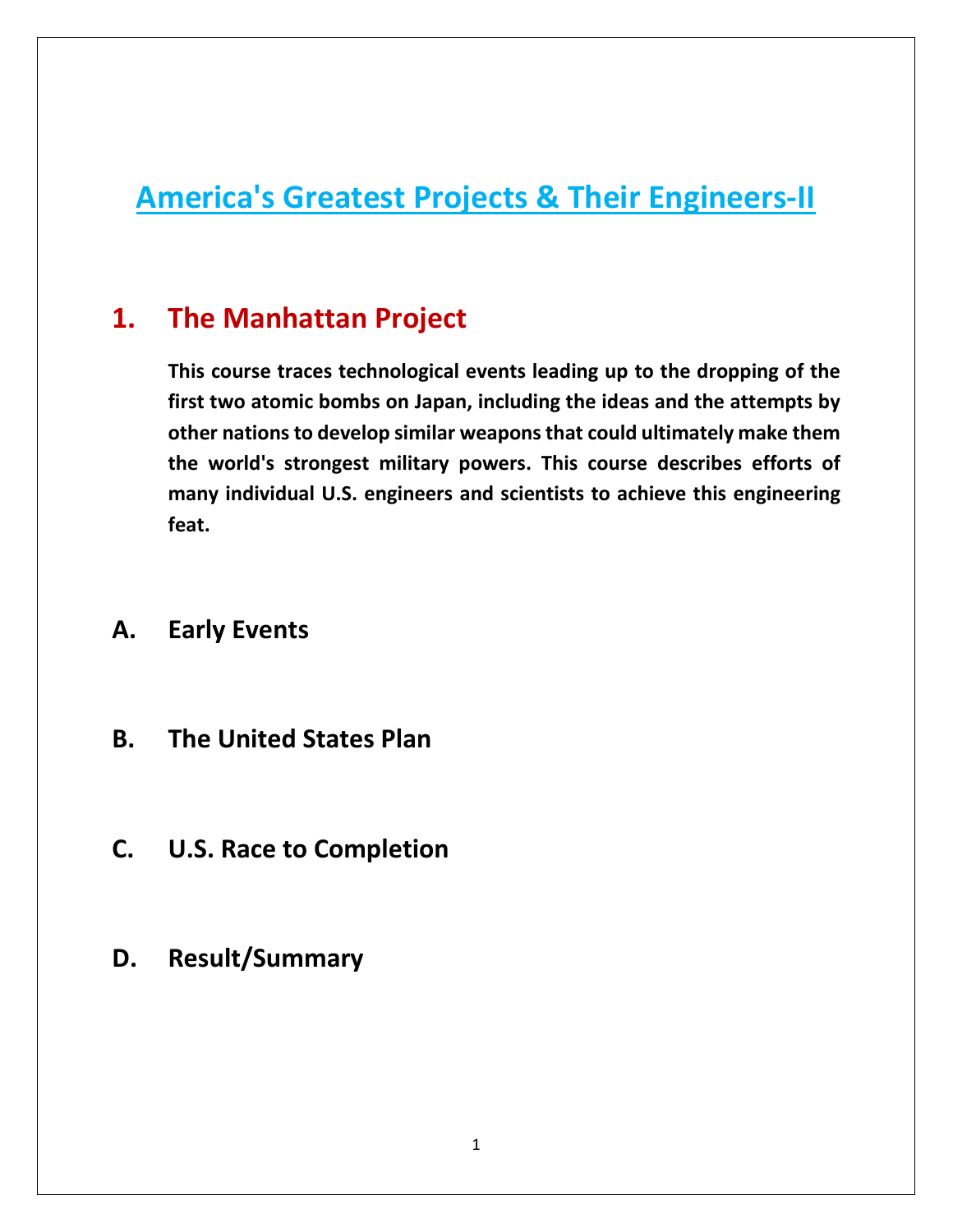#### **Introduction**

A lot has been made about the fact that the two atomic bombs dropped over the Japanese cities of Hiroshima and Nagasaki, while they likely brought a quick end to World War II, also killed nearly 130,00 Japanese civilians as well as an estimated 20,000 Japanese soldiers. Unless your Uncle Tony was a part of the U.S. Infantry that battled the Japanese in the Pacific Theater and suffered the trauma and deprivation at the hands of the heinous Japanese military, you might wonder if there could have been a better (more humane) way to end the war. Indeed that is a fair question to ask about the carnage that was wreaked on the mostly innocent Japanese population. However, this course deals with the achievements and successes of the many engineers and scientists who put their lives on temporary hold in order to assure that the worst criminal in world history, Adolph Hitler, would never have the opportunity to reign supreme. The Japanese, because of the arrogance and stubbornness of their military leaders, became the unwitting victims of American determination and ingenuity.

#### **Beginning of Hitler's Reign**

Hitler had come into power in Germany in early 1933 as the leader of the Nationalist Socialist (Nazi) Party, and almost immediately adopted two objectives:

- 1. Rid Germany (Deutschland) of Jews and take their money and possessions.
- 2. Conquer all of Europe between Russia and the Atlantic Ocean.

Interestingly Hitler came into power as the chancellor of Germany at the same time that Franklin D. Roosevelt became President of the United States. The Great Depression was at its height and affected unemployment throughout the world. President Roosevelt did his best to reduce unemployment, inaugurating numerous conservation and social programs during the 1930's, one of which we discuss in a previous course. Nevertheless, Roosevelt had little success in reducing the high unemployment rate in the United States. Hitler on the other hand was successful over a period of five or six years in reducing the unemployment rate in Germany by nearly 85% through the purging of Jews and other minorities and the implementation of other nefarious actions. While Hitler was wreaking havoc in Eastern and Western Europe, British and American leaders tried to ignore his activities, placate his actions, and remain neutral.

Hitler's plans for putting the German population back to work were far more ruthless than most civilized nations could fathom. By ridding Germany of its Jewish population and confiscating their vast resources of wealth, Hitler was able to have access to hundreds of millions of marks in order to build up his military machine. In addition he dissolved all union activities, requiring all workers to join and pay dues to his National Socialist Party, used forced labor where necessary, and socialized all businesses and manufacturing facilities so that all profits flowed into his government treasury. During the period from 1936 through 1938 he also eliminated any dissension in his military ranks by removing and imprisoning any generals who took an opposing viewpoint to his genocidal policies.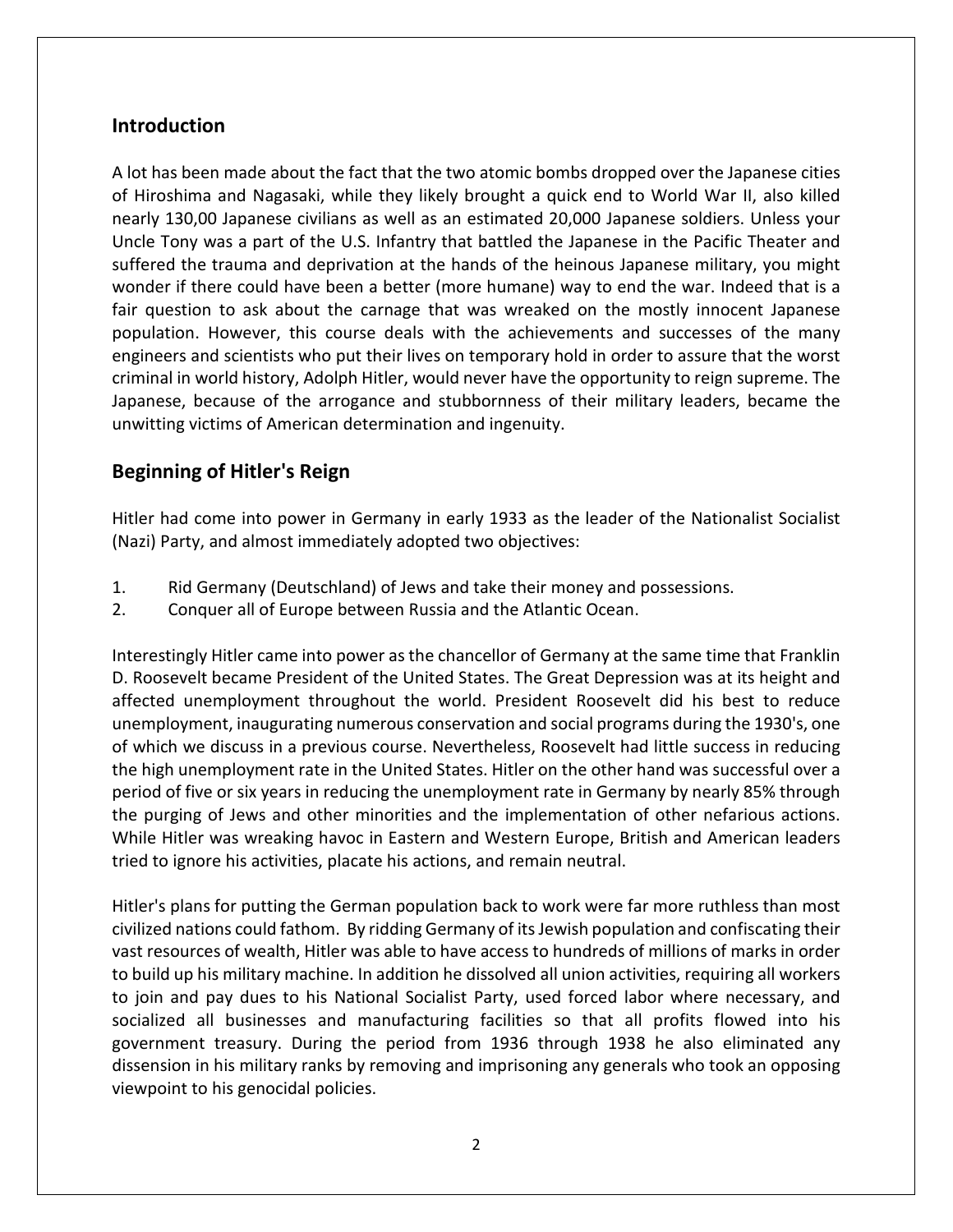# **A. Early Events**

Germany in the 1930's had some of the great minds in the engineering and science fields, including Otto Hahn and his assistant Fritz Strassmann. They discovered that the uranium atom when bombarded with neutrons would actually split. Hahn studied industrial chemistry and worked in Montreal and London for several years before finally returning to the University of Berlin. While in Berlin Hahn teamed up with Lise Meitner, a Jewish physicist from Austria and one of the few women in all of Europe with a Ph.D. During the 1930's these three were dedicated to identifying the products of neutron bombardment of uranium and what higher-numbered elements would be created.

Unfortunately Dr. Meitner had to leave Berlin suddenly in 1938 because the Nazis were placing into captivity all known or suspected Jews, and she found a safe haven in Copenhagen. While there Dr. Meitner and her nephew Otto Robert Frisch named the process **nuclear fission** by analogy with biological fission living cells, describing it as an exothermic reaction which was capable of releasing large amounts of energy in both kinetic energy form as well as electromagnetic radiation. News of the splitting of the atom was made known in the United States in early 1939, which captured the imaginations of engineers and scientists in the U.S. and around the world. At that time the simple explanation was that In order for fission to produce energy, the total binding energy of the resulting elements must have higher energy than that of the starting element.

Almost ironically as well as fortuitously, none of these scientists ever became engaged in nuclear weapons research during World War II. Dr. Hahn later won the Nobel Prize for chemistry in 1944, and was genuinely surprised that not only had he won the award for his discovery but also that nuclear bombs had been developed from the discovery.

#### **Leo Szilard, Physicist**

Physicists and scientists in the U.S. and Great Britain had grave concerns regarding the discovery of nuclear fission in Germany in 1939. Leo Szilard, a displaced physicist from the University of Berlin was one of several physicists and scientists who was very vocal about the possibility that the Germans might be the first to build an atomic bomb. Szilard was a Hungarian Jew who had been born in Budapest, started out as a Civil Engineering student, then switched majors to study physics at the University of Berlin. There he worked and collaborated with such notables as Albert Einstein and Max Plank.

Szilard left Germany in 1933 due to the rise of Hitler and the Nazis in Germany and the beginnings of their anti-Semitic policies. He first studied and worked at Oxford University in London before moving to the United States in the late 1930's to accept a teaching position at Columbia University. At that time Szilard joined with several other scientists to formulate a letter detailing their experiments that had resulted in creating vast amounts of energy by bombarding uranium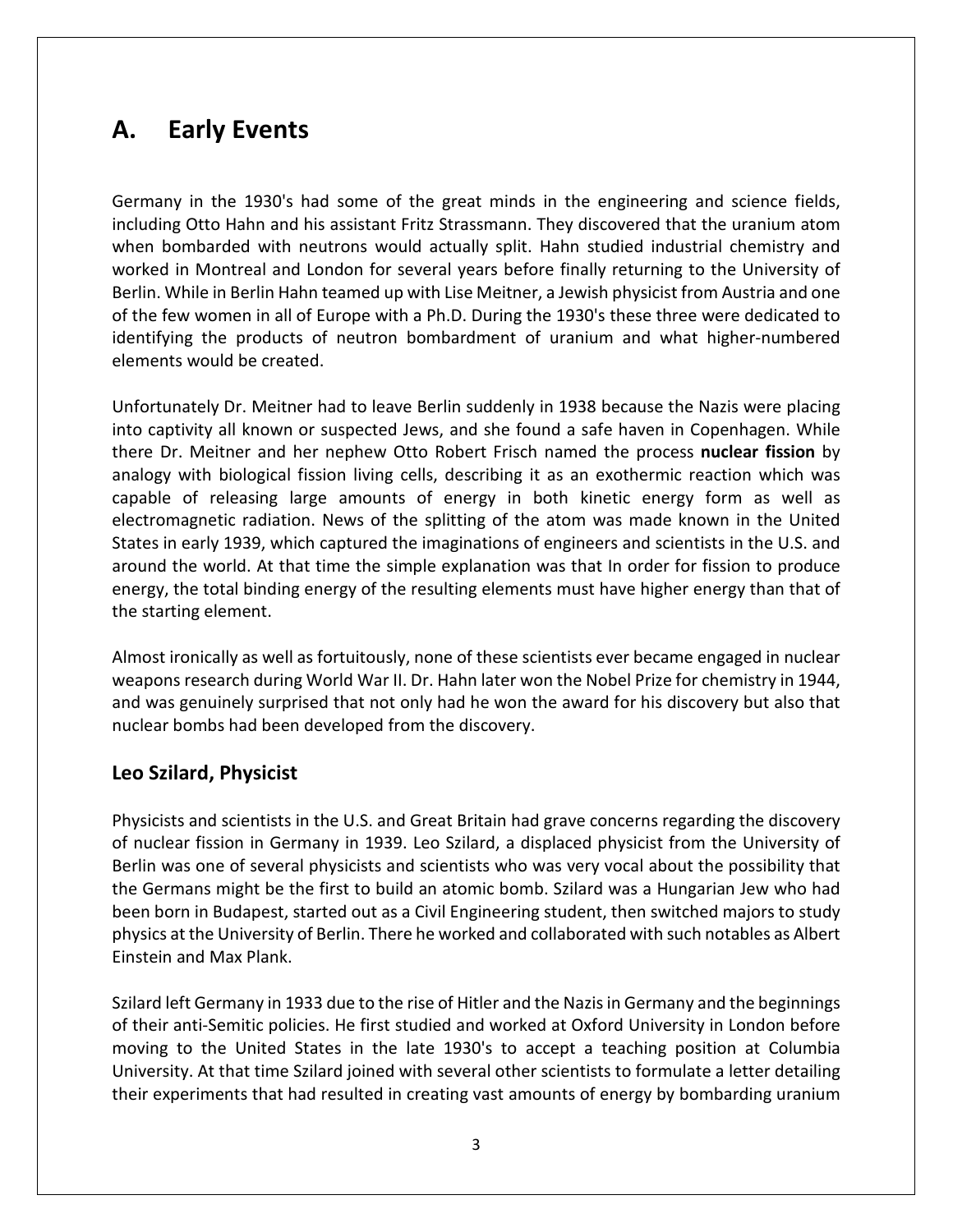with neutrons, and were leery that the Germans would use the technology to build an atomic bomb. They then convinced Einstein, a Jew who had been in the U.S. since the rise of Hitler in 1933, to write a letter to President Franklin D. Roosevelt concerning the possibility that the Germans would be able to build an atomic bomb. Roosevelt received the letter shortly after the Germans invaded Poland, took the matter seriously, and convened a meeting with Szilard, Einstein, and several of his military aides. Even though war would not be declared on the U.S. by Germany for another two years, and despite the skepticism of his military that a bomb could ever be created out of uranium, Roosevelt formed a board for the purpose of investigating whether transforming atomic energy into a bomb for military purposes could be achieved. To the president's credit, he listened to his experts and had the foresight to acknowledge their concerns.

#### **Maintaining Neutrality**

While Hitler continued to build up the vast German army and to enter into alliances with Japan and Italy, the other world powers consisting of America, Great Britain, and France continued to remain neutral. Continuing his objective of mastering all of Eastern and Western Europe, Hitler annexed Austria to Germany in the spring of 1938. After signing a non-aggression treaty with France and Great Britain, he promptly broke that accord by invading Czechoslovakia in March of 1939. Later that year he signed an accord with Russian Dictator Josef Stalin whereby Russia would attack Poland from the east, with Germany taking over the western half of Poland and Russia the eastern half. Since both Great Britain and France had guaranteed Polish sovereignty, this was a risk that Hitler was apparently willing to take. When Germany invaded Poland in early September of 1939, both Western European countries immediately declared war on Germany, which was the official start of World War II. When Russia invaded Poland from the other side two weeks later, the same two nations also declared war on Russia.

The Nazi Blitzkrieg continued in 1940, with Germany invading Norway and Denmark in April and France and Belgium in May. Within five weeks of the German invasion, the French signed an armistice of sorts with Germany, which gave the German military access to all of France as well as a foothold on the western shore of the English Channel. Only Great Britain, partly because of their remoteness to the European continent and partly because of their tenacious leader Winston Churchill, was able to resist the German occupation. The German Luftwaffe bombed London and other major cities in England mercilessly for several months, but the English never wavered.

Following the invasion of France and realizing the well-known fact that millions of Jews as well as hundreds of thousands of Poles and Slavs were being enslaved, tortured, and killed, the United States began acting on several fronts. Roosevelt had formed an investigative board following the revelation that German engineers and scientists had discovered a potential weapon that could alter the power structure of the entire world. While on the surface the United States seemed determined to avoid any conflict with Germany, the U.S. was initiating several other activities that would prepare the country for war while concurrently exploring the possibility of an atomic bomb.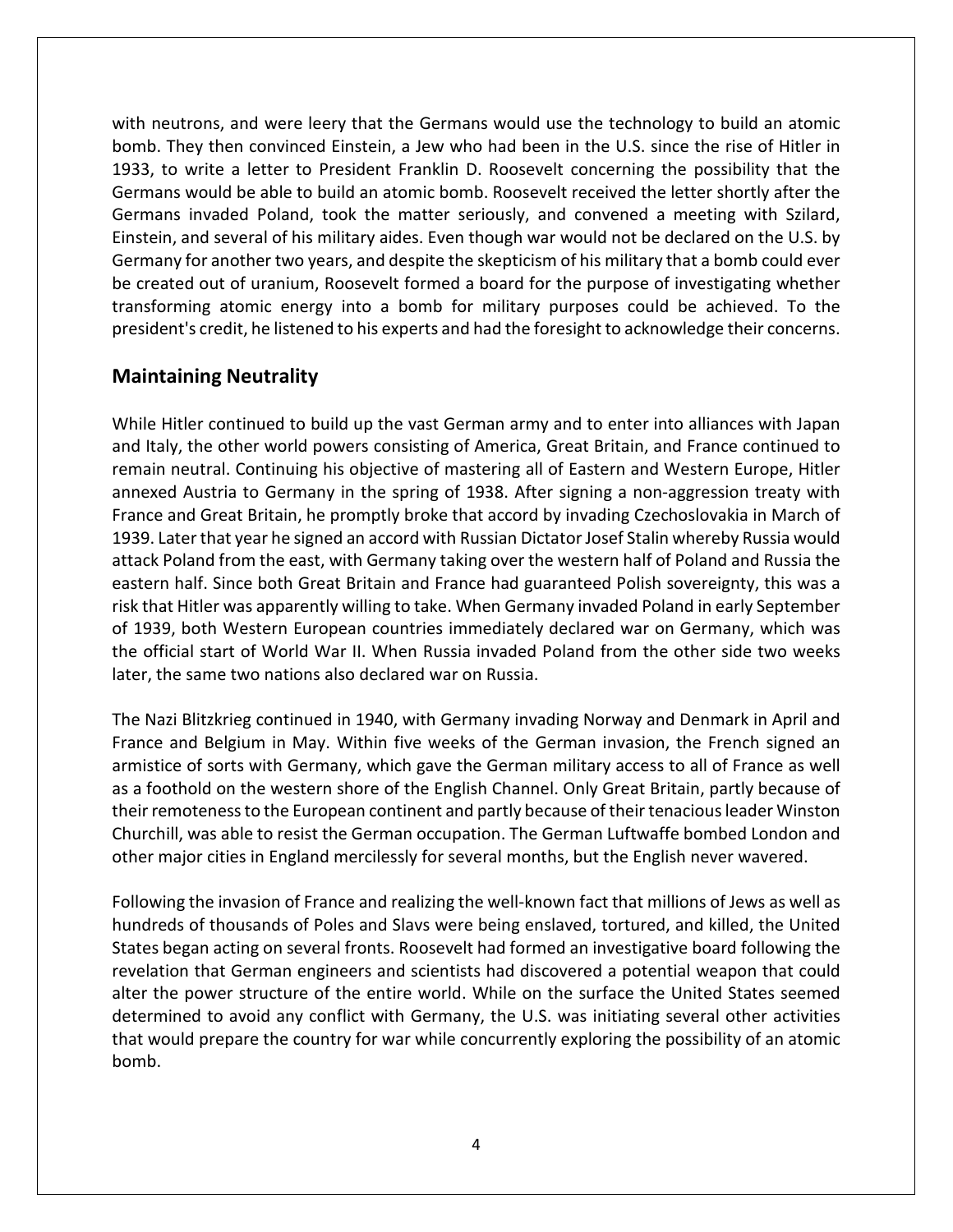In June, 1940 Roosevelt established the National Defense Research Committee with Vannevar Bush as its chairman. Bush and a team of academics, as well as representatives from both the U.S. Navy and the U.S. Army were responsible for pursuing wartime projects that were non-lethal in nature. The committee set up a laboratory at MIT, and developed such leading edge technologies as a general-purpose digital electronic computer and a mobile radar fire control system for antiaircraft guns.

At the specific urging of Bush, Roosevelt formed the Office of Research and Scientific Development in June, 1941. The ORSD, with Bush as its director, was funded by Congress and had the authority to develop weapons and technologies with or without military approval. Part of the ORSD's responsibility under Bush was to brief the president on the progress with uranium enrichment and to also give an account of the recently initiated British atomic bomb project. To control the U.S. project Roosevelt created another group that included Vice President Henry A. Wallace, Secretary of War Henry Stimson, Chief of Staff of the Army General George Marshall, and Bush. He later rejected the notion of a joint atomic bomb research project with the British, considering it to be a potential security risk.

#### **Vannevar Bush**

Vannevar Bush was born in Everett, Massachusetts in 1890. He attended Tufts University, where he received both his Bachelor of Science and Master's degrees in 1913, already having patented his first of numerous inventions. He received his doctorate in electrical engineering jointly from both MIT and Harvard. Bush was known for his early work in analog computers, and founded the company now known as Raytheon when he was thirty-two years old. He spent a considerable amount of his early career at MIT, where he became vice president and dean of the MIT School of Engineering in 1932.

Bush initially moved to Washington, DC in 1938 as president of the Carnegie Institution of Washington, and later became chairman of the National Advisory Committee for Aeronautics. He was appointed by President Roosevelt as chairman of the National Defense Research Committee, and coordinated the activities of more than six thousand engineers and scientists in various warfare applications. Bush was named as director of the Office of Scientific Research and Development, and his diplomacy and initial planning helped to establish the beginnings of the atomic bomb research efforts. His familiarity with American physicists and chemists was a key ingredient in the preparation of the necessary programs to provide atomic bomb making materials. Bush supported the U.S. Army over the U.S. Navy in pursuing the atomic bomb project, and expressed his concern that the federal government was not giving the project a top priority. Furthermore, his anxiety was exacerbated when the responsibility for the project was assigned to Leslie Groves, a mere colonel in the U.S. Army at the time.

Bush continued to drive the atomic bomb project in 1942, bringing in new research personnel such as Robert Urey from Columbia, but there was indecisiveness over how many pilot plants should be constructed and where they should be built. He remained perturbed by the lack of priority given to the project, which he felt would delay the implementation and testing of the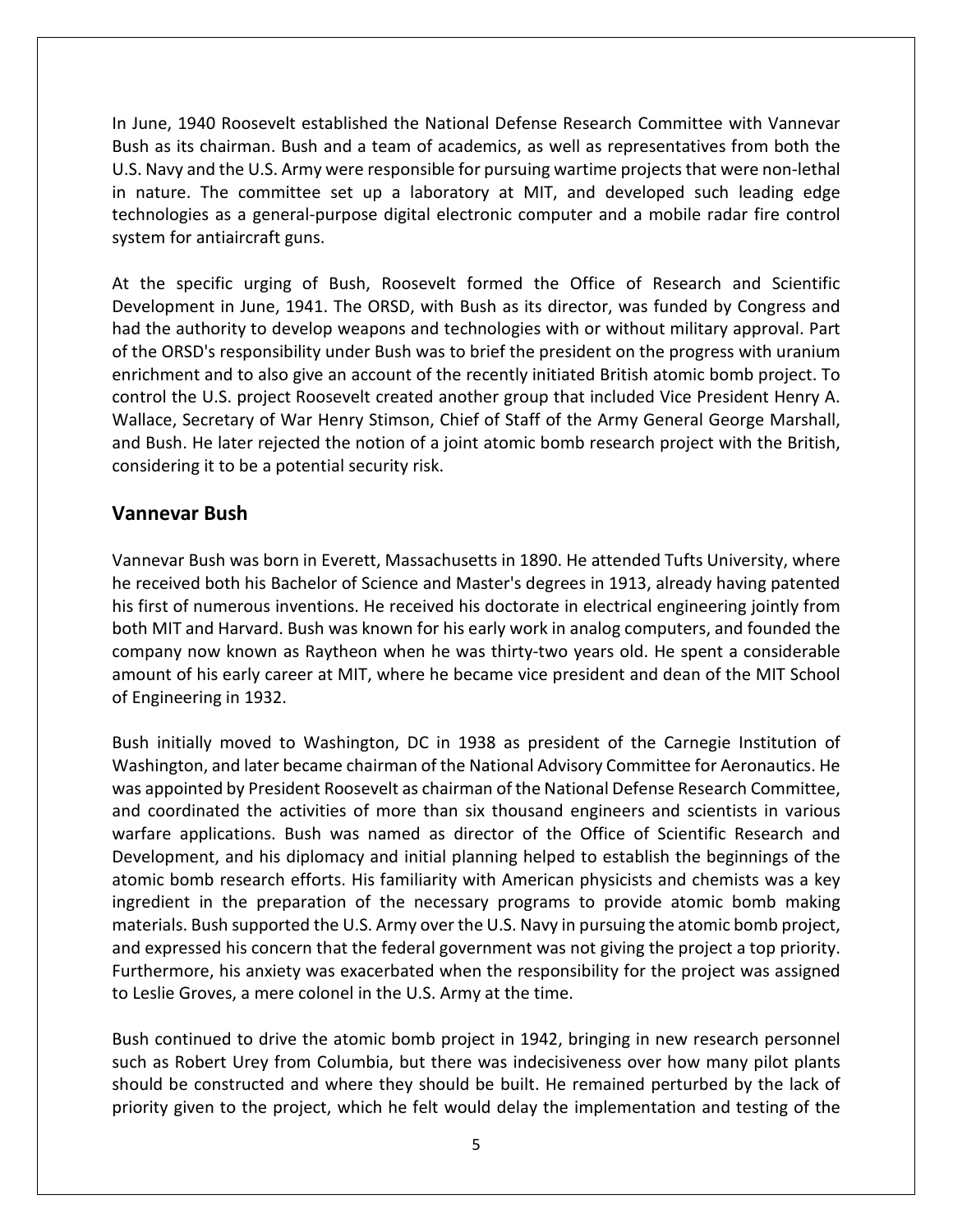project by several months. The final action by Bush occurred at a meeting with Major General Brehon Somervell, the commander of the Army's Service and Supply Construction Division. At that meeting in September of 1942, Somervell had appointed then Colonel Leslie Groves, who was about to be promoted to Brigadier General, as the project director, citing his abilities to "get the job done". Somervell mentioned two of Groves' recent projects, attributing the success of the military camps and the Pentagon Building to Groves. Although Bush was not necessarily opposed to Groves personally, he felt that the bomb project should be assigned to a civilian organization rather than to the U.S. Army. Groves later impressed Bush with his significant capabilities when he was able to convince the federal government within a few weeks of the project's beginning to assign a top priority (AAA) to the project.

Even though Vannevar Bush was not directly involved in the making of the atomic bomb, his early preparedness and his diplomacy in insisting that the project would receive highest government priority were major factors in the ultimate success of the project. Bush was present at the first atomic test in July, 1945, and became part of a committee to advise new president Harry S. Truman on nuclear weapons. Bush remained in government service for several more years following the end of World War II, receiving many awards in the U.S. and abroad for his distinguished service. He returned to private business after 1950, although he retained a certain amount of pride in his role as the initiator of the atomic bomb project until his death in June, 1974.

#### **Preparing for Inevitable War (with Germany)**

The impetus for America getting serious about the German threat likely took on new meaning in late 1939 following the invasion of the Germans and the Russians into Poland. Following World War I the American military forces had gradually been depleted, including a U.S. Navy that couldn't come close to competing with either the British or the German navies. The U.S. Air Force, a part of the U.S. Army Air Corps, was virtually non-existent. Amid this depressed state of affairs, the U.S. Army under the direction of President Roosevelt, embarked on a national mobilization of the military. Roosevelt, who was about to be elected to an unprecedented third term as president of the United States, had two objectives:

- 1. The U.S. needed a military to confront Hitler's forces if America were invaded.
- 2. He had seen how Hitler's military buildup had brought Germany out of a deep recession.

In the spring of 1940 the burden was placed on the Construction Division of the U.S. Army Corps of Engineers to prepare training facilities and living accommodations for the large army that would be created. This was an enormous undertaking, and it was plagued from the start by poor planning, lack of materials, and numerous construction delays. National newspapers began to publish critical accounts of the activities, citing the three common "in's": inefficiency, incompetence, and ineptitude.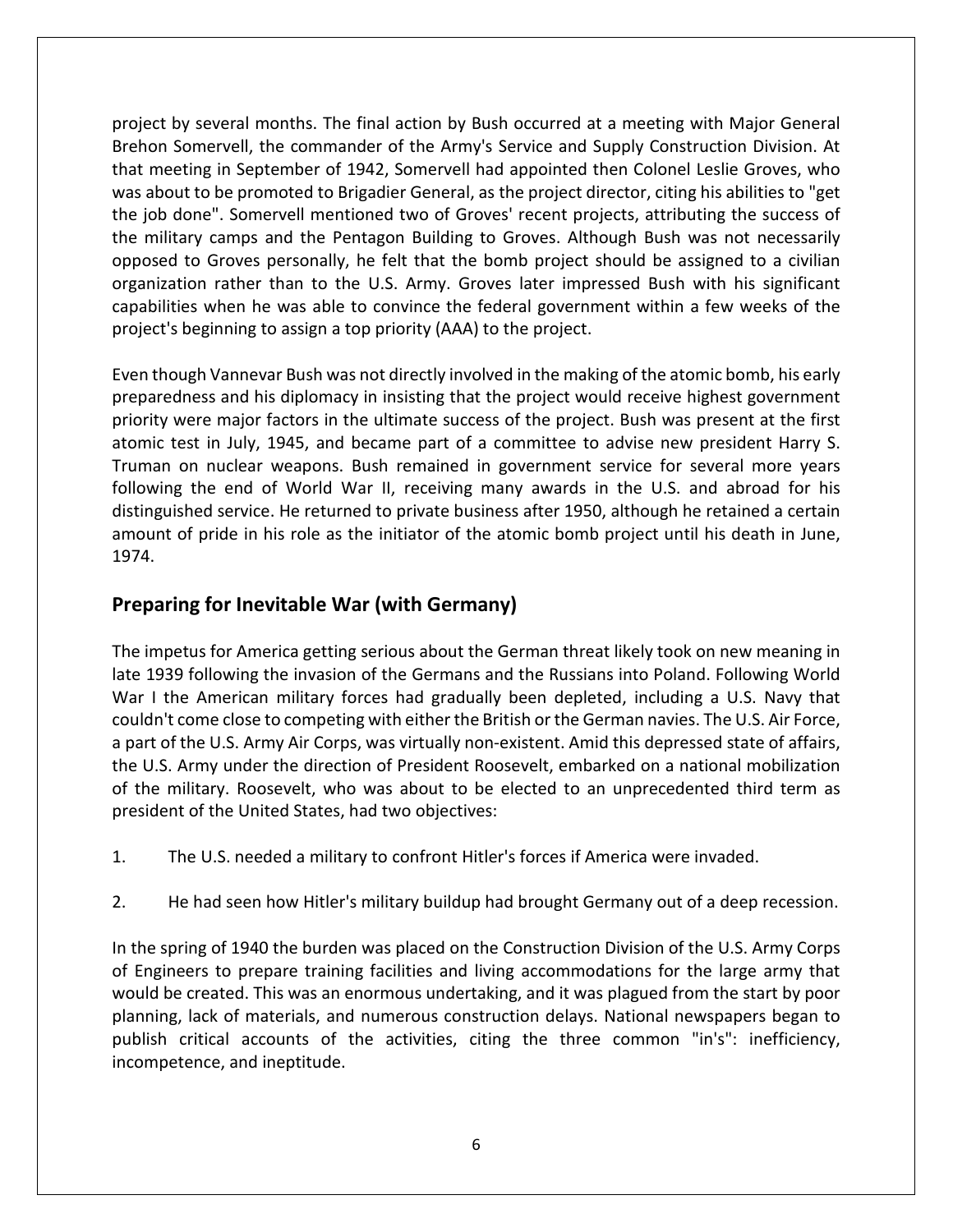Leslie Richard Groves, a major who was on the general staff of the War Department in Washington, DC at the time, was one of the engineering officers who was assigned to the task of turning the project around. Groves had a reputation as a stickler for duty, a doer, and someone who would figure out a way to get things done. In November of that year he was promoted to colonel and was basically placed in charge of setting up all of the camps and barracks necessary for the more than two million military men who would inhabit those camps. Groves, who was now essentially the Project Director for the entire project, instituted programs that today's quality Project Managers take for granted:

- a. Communications phone lines at each location to instantly resolve any problems
- b. Reports weekly activity and progress reports
- c. Expediters at each location to report shortages and procure materials
- d. Schedules work priorities and completion dates

Grove's planning was a great reason that the U.S. was at least partially prepared to handle the early combat operations when war was finally declared. Had this been Groves' only achievement in his military life, he would have received many awards. However, there was to be a lot more.

In August, 1941 Hitler continued his bombing assaults on London and other English cities. His troops invaded small, helpless countries such as Greece and Crete, and pushed through Yugoslavia in short order. His generals established death camps at Auswich and several locations in Poland and the Balkans as part of Hitler's ideology to "cleanse" the Aryan race, where more than six million Jews and at least five million other ethnic groups were being starved, gassed and otherwise slaughtered. Later that year his nearly five million troops marched to within 300 miles of Moscow in an attempt to secure Russia's natural resources, primarily the oil that Germany desperately needed. Their efforts were eventually thwarted when Hitler made a strategic mistake, and the German army was resoundingly defeated in the winter of 1941.

In the meantime Colonel Groves was summoned on 19 August 1941 to a meeting by Brigadier General Brehon Somervell, head of the U.S. Army Construction Division. At the meeting were George Bergstrom, former president of the American Institute of Architects, Major Hugh Casey, Chief of the U.S. Army Corps of Engineers Design and Engineering Section, and Captain Clarence Renshaw, an associate of Groves. Casey and Bergstrom had been instrumental in the design of a five-sided office complex that would ultimately be called the "Pentagon." It was to be constructed by the spring of 1942 and was to be the headquarters for the War Department's 40,000 staff members. It would become the largest office building in the world, and would have more than twice as much office space as the Empire State Building.

#### **Brigadier General Leslie Richard Groves**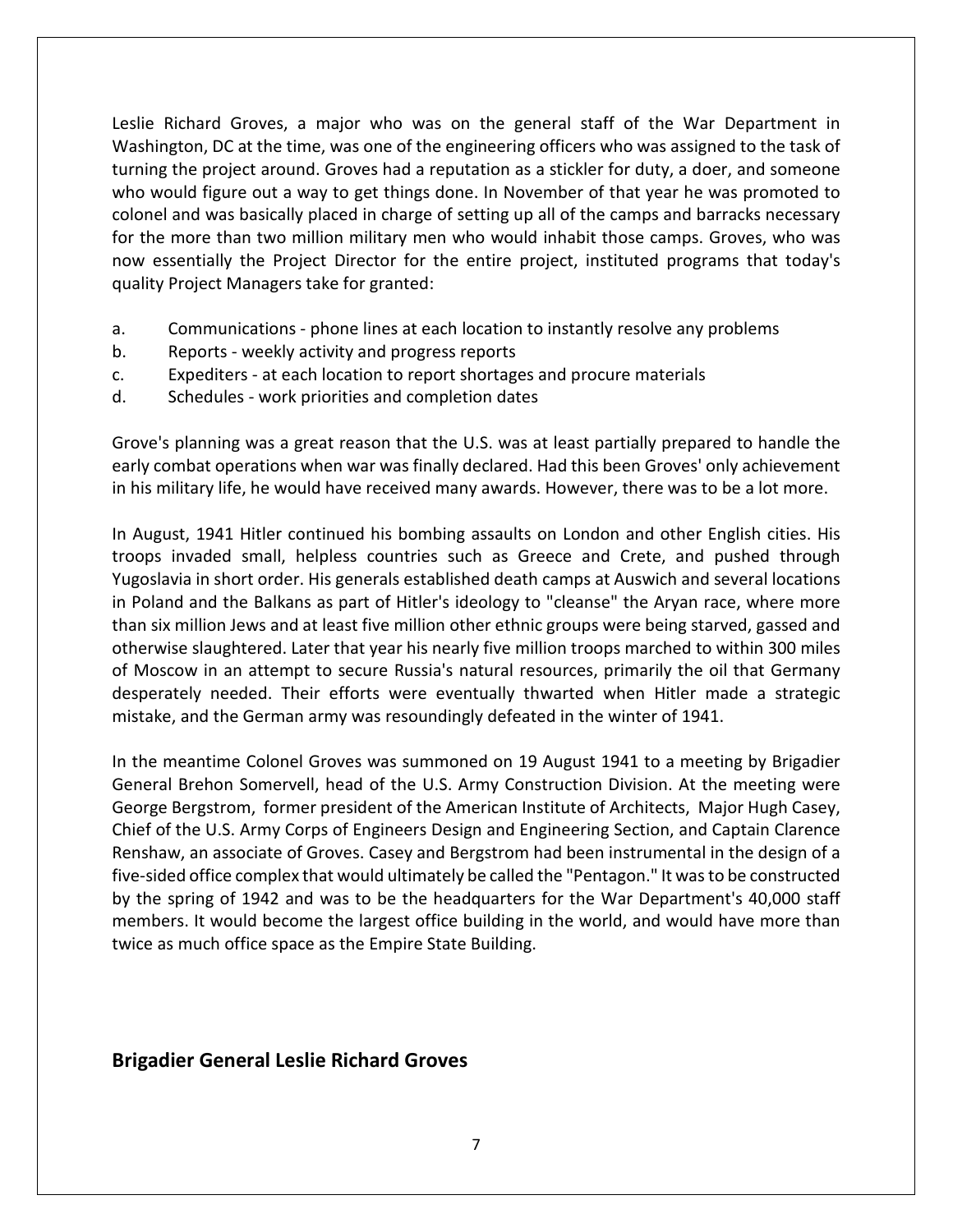Leslie Richard Groves, a native of Albany, New York, was the son of a U.S. Army chaplain and was appointed to West Point in1916. Due to World War I his education was shortened, and he graduated fourth in his class with a commission of 2nd Lieutenant. Groves, like most of the higher rated cadets, was assigned to the U.S. Army Corps of Engineers. Following World War I Groves was posted to numerous engineering duties, including the 7th Engineers at Ft. Benning, Georgia, the 4th Engineers at Ft. Lewis, Washington, and the 3rd Engineers at the Schofield Barracks in Hawaii.

In November, 1925 he was posted to Galveston, Texas, as an assistant to the District Engineer, where his duties included supervising the opening of the channel at Port Isabel and dredging operations in the Galveston Bay. Groves was sent to assist with a detachment of the 1st Engineers at Ft. Ethan Allen, Vermont, escaping blame for an accident that seriously injured several of his men, one fatally, when a block of TNT prematurely exploded. Cleared of any liability on his part, in 1929 he was assigned a company of the 1st Engineers and was sent to Nicaragua, where he became responsible for the city of Managua's water supply following a major earthquake. He was awarded a Medal of Merit by the president of Nicaragua, and was promoted to captain.

He attended General Staff School at Fort Leavenworth, Kansas, after which he was posted as an assistant to the commander of the Missouri Division in Kansas City. Groves was one of the first U.S. Army members who sensed that war was becoming more imminent with the Germans, who appeared to be preparing to seize large portions of Eastern and Western Europe. Groves attended the Army War College in Carlisle, PA, in 1938 and 1939, preparing for a combat role in the event that war should be declared. In July of 1939 he considered himself fortunate, so he thought, to be posted to the general staff in the War Department in Washington, DC, although he was eventually assigned to the Construction Division of the Quartermaster Corps in Washington, DC in 1940.

#### **George Bergstrom, A. I. A.**

George Bergstrom was a Wisconsin native who received his Bachelor of Science degree from the Massachusetts Institute of Technology in 1899. He moved to Los Angeles and had a distinguished career, being involved in the design of numerous high-profile buildings in and around the Southern California area. In 1941 and in association with partner David Witmer, Bergstrom was retained by the Secretary of War Henry L. Stimson as the chief architect for the new office building for the Department of War (now the Department of Defense).

Prior to the new office being built, headquarters for the U.S. Department of War was located in a temporary structure that had been built during World War I. The War department, at that time a civilian agency that had been created to administer the U.S. Army, was spread out over several locations in Washington, DC, as well as in Maryland and Virginia. With World War II breaking out in Europe, Stimson and many others anticipated that the U.S. would soon be drawn into the conflict. With the threat of major war imminent, congressional hearings took place and General Brehon Somervell was directed to develop a plan that would permanently house the U.S. Army's 40,000 staff members.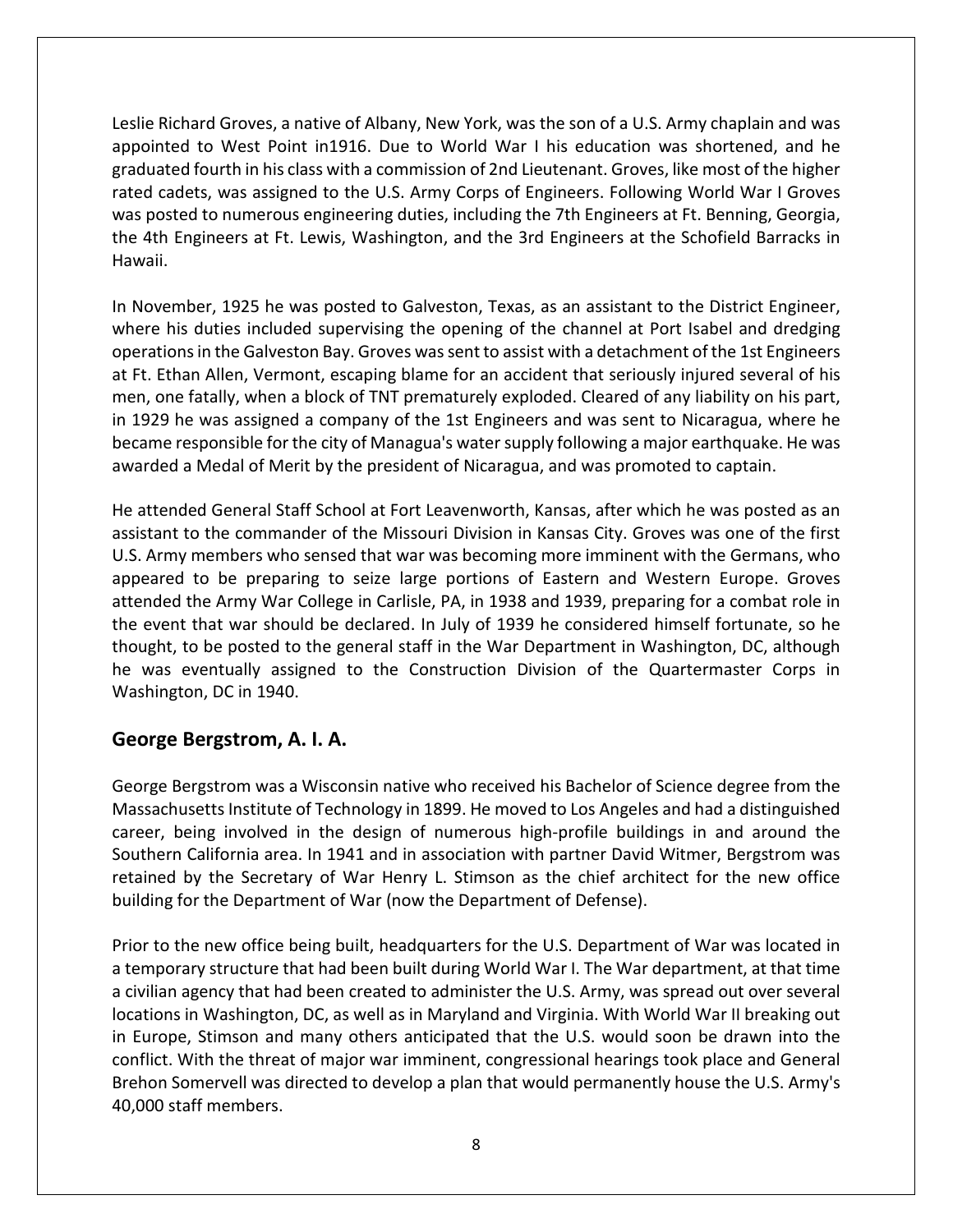Nearly all government officials were in agreement that the new, all-encompassing War Department building should be constructed across the Potomac River in Arlington, Virginia. The site originally chosen was the Experimental Farm of the Department of Agriculture, several hundred acres of which were roughly pentagonal in shape. Consequently, Bergstrom produced a five-sided architectural concept that had only a few of General Somervell's requirements:

1. The building would be no more than four stories tall and would have no elevators.

2. A minimum amount of structural steel would be used to save for the war effort.

A second potential site, the obsolete Hoover Airfield, was chosen by President Roosevelt due to the possibility that the new building could obstruct the view of Washington, DC from Arlington National Cemetery, but Roosevelt chose to maintain the pentagon concept because of time constraints that would be avoided by a change in architectural design. Bergstrom completed the architectural design with the requirements by General Somervell in only five days, with the minor modification that the new building, five-sided and nearly one mile around, would now have five stories instead of four to accommodate the full U.S. Army staff and anticipated future needs. Congress authorized funding for the new War Department building in late July 1941, and President Roosevelt signed off on the estimated cost of \$35 million, but which grew to nearly \$63 million.

#### **Brigadier General Hugh John Casey**

The design and engineering for the new War Department building was the responsibility of Major John Casey, an aide to General Somervell in the army's Construction Division. Casey, a native of Brooklyn, had begun his engineering career at Brooklyn Polytechnic Institute before receiving an appointment to the U.S. Military Academy at West Point. Leading up to World War II he served in many functions as a leading advisor and consultant for overseas activities, including in Germany where he received civil and mechanical engineering fellowships. His services were specifically requested by Major General Douglas MacArthur in 1937 to advise the Philippine government on a large hydroelectric project, which was approved by the Philippine officials. There in the Philippines he first met Lieutenant Colonel Dwight D. Eisenhower, who was chief of staff to General MacArthur.

After being called back to Washington, DC in 1940 under General Somervell, he was instrumental in redesigning the large camps and barracks projects, enlarging the barracks to an optimum size and adding new features to improve the safety and comfort of the enlisted men. During the construction of the Pentagon, he worked with Groves and Renshaw closely, abiding by General Somervell's requirements with only a few minor exceptions:

1. DC had a law in place that did not permit Americans of African descent to use the same restroom facilities as Americans of Caucasian lineage. Note: This law was not repealed until the late 1960's. In the meantime try to imagine if you were one of hundreds of thousands of school kids who had come to tour Washington, DC from the Northeast or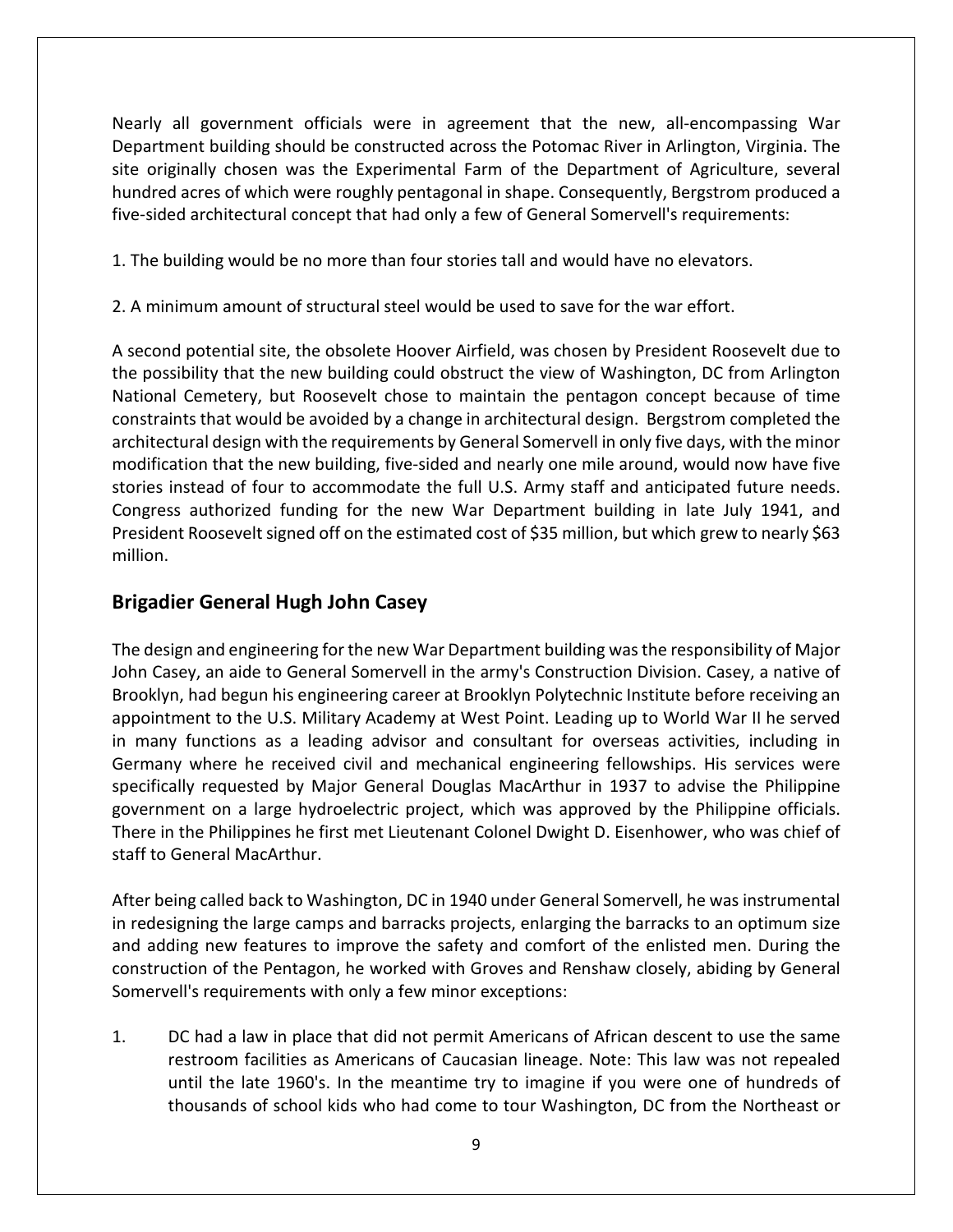the Midwest or even many of the southern states and saw "whites only" or "coloreds only" signs everywhere in the Nation's Capitol.

2. Owing in large part to this discrimination, the Pentagon designers were forced to add a fifth level.

Captain Renshaw was to be the Construction Manager, and was to report directly to Groves, who was again called upon to manage the project to its successful conclusion. The three men spent most of their time overcoming material shortages, strikes, and many other wartime priorities. By April of 1942 the Pentagon began housing officers, and by the end of May, more than one million square feet of space was available for the Army staff. Once again Groves had managed a standalone achievement extremely worthy of his country's gratitude, but he wasn't finished yet.

Casey went on to a brilliant military career, again being assigned to General Douglas MacArthur in the Pacific Theater. Casey was given command of engineering activities that controlled troop movements, developed new military bases, and built new airfields, including Tinian Island. Casey's efforts resulted in him being named Chief Engineer, U.S. Armed Forces Pacific. Following the surrender of the Japanese, Casey had set his sights on becoming Chief of Engineers when Lieutenant General Raymond Wheeler retired, but was passed over by President Harry S. Truman for a division engineer from Missouri, which was Truman's home state. Casey retired as a Brigadier General after thirty-one years of service, having received numerous distinguished service awards from the United States as well as several foreign countries.

#### **A Day that Will Live in Infamy**

Intelligence sources had revealed in early December of 1941 that the Japanese were amassing a large fleet of warships in the Pacific. This fact, however, did not seem to raise any alarm among the U.S. military, so the December 7th attack on Pearl Harbor was seemingly a complete surprise. Within twenty-four hours the United States naturally declared war on Japan for this unprovoked attack, and Germany followed suit by immediately declaring war on the U.S. in support of Japan, its axis partner. Suddenly America, which had been trying to remain neutral, had been drawn into two wars on two different continents simultaneously within a matter of twenty-four hours. As a result the investigation into the energy uses of uranium became a crash program on how to build what many in the military believed to be an imaginary atomic bomb before the Germans did.

Less than two weeks after war was declared, the Top Policy Committee that had been created by President Roosevelt to pursue the research and development of an atomic bomb held its first meeting. Present at that meeting were Vice President Henry A. Wallace, Secretary of War Henry L. Stimson, Vannevar Bush, Chairman of the National Defense Research Committee James B. Conant, and General George C. Marshall, Chief of Staff of the U.S. Army. Although Colonel Groves' name and reputation were discussed at that meeting, Bush remained as one of the people who was opposed to Groves simply because he was only a colonel. Dr. Bush, who was head of the president's task force to investigate the possibilities of nuclear fission and uranium enrichment had been named by Roosevelt as Director of Scientific Research and Development. Although Bush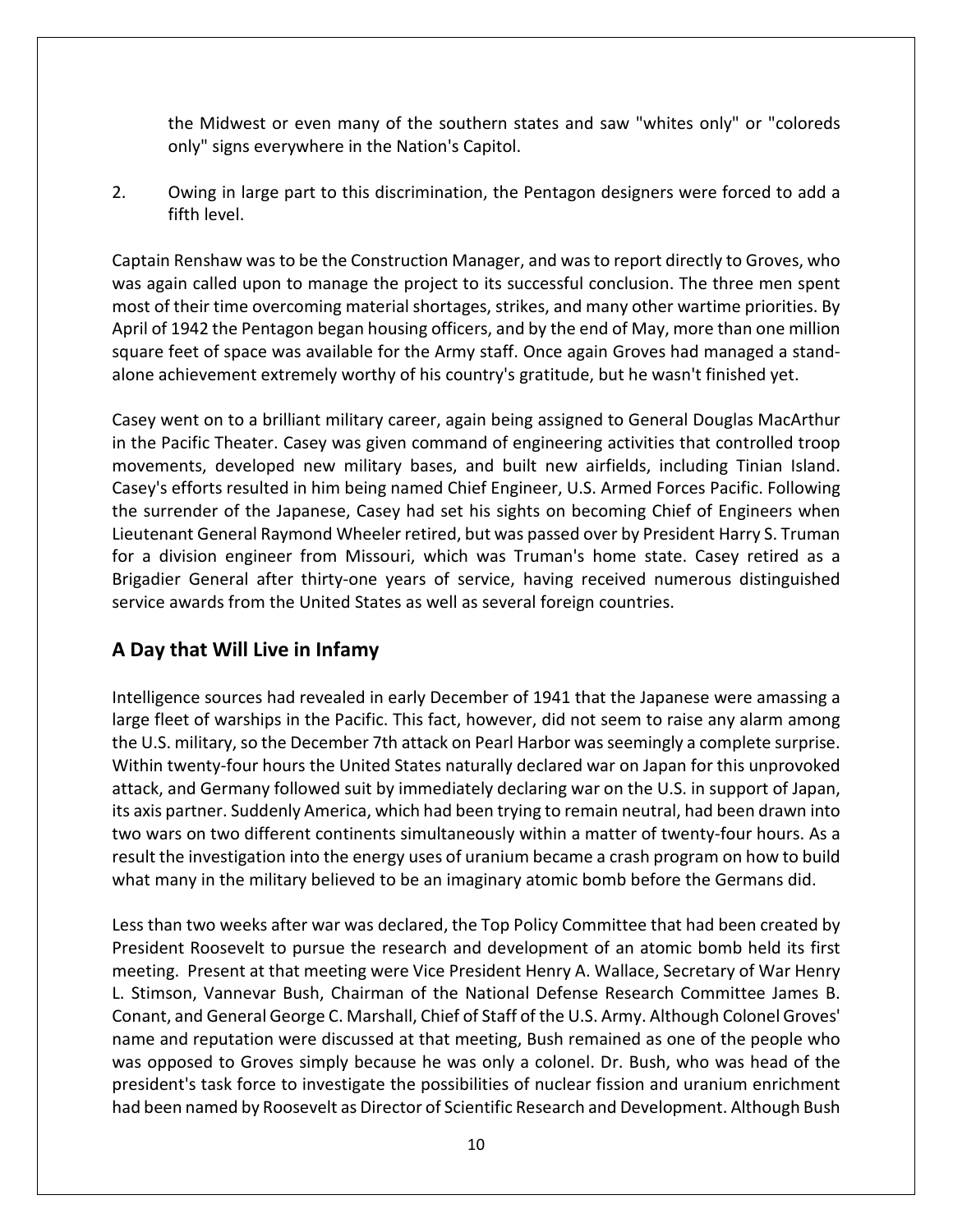had felt all along that the development of the atomic bomb should be a civilian project, he was satisfied to some extent that the project was assigned to the U.S. Army and its Construction Division rather than to the U.S. Navy.Now that the atomic bomb project was unchained, Bush felt that it needed at least a high ranking general to guide it through the many obstacles that it would face.

# **B. The United States Plan**

### **Manhattan Project Begins**

Groves had been assigned to Manhattan district engineer Colonel James C. Marshall by Major General Eugene Reybold on 16 August 1942. Its headquarters were located on the 18th floor at 270 Broadway. Unlike other headquarters, however, this one had no geographic boundaries, only an ultimate goal. Thus the term Manhattan Project became the code name by the United States for the most secretive project in its history. In September of 1942 Groves' promotion to Brigadier General came through and he assumed his new command immediately. Groves, who had been seeking a military assignment in either the European or Pacific Theaters, realized that he was not a unanimous choice to head the atomic bomb project. Despite his well-deserved reputation for organization and for being a doer and a driver, he was considered by some of his peers and many of his subordinates in the United States military to be too abrasive and sarcastic at times. However, one of his main qualities was his perception in recognizing the capabilities of others. Groves was always able to quickly evaluate situations and make good decisions.

Despite what many in the military perceived to be some of Groves' character flaws, General Somervell had witnessed firsthand the abilities of Groves while he was still a colonel, to organize and manage projects such as the military bases and the Pentagon. Therefore he staunchly recommended Groves for the position of leader of the Manhattan Project without any serious reservations and with no significant opposition. Groves met with Major General Wilhelm Styler, a West Point graduate and a highly regarded member of the Military Policy Committee, in the summer of 1942. At that meeting Styler requested that Groves continue as point man for the construction of the Pentagon until his promotion to Brigadier General was confirmed, and also to avoid any suspicion that Groves might be involved in what had become a top secret project.

The day after his command began, Groves and General Marshall took a train to Tennessee and inspected property (more than 50,000 acres) that had been selected for a major plant site to produce enriched uranium (U-235). Groves took the necessary steps to purchase the property, including securing approval from the U.S. Government to create eminent domain of any private property in and around the designated area, and the land (called Oak Ridge) became the property of the Manhattan Project's first production facility.

Groves liked the Oak Ridge terrain because it was a long valley bounded by several ridges, had water and electricity supply (compliments of the TVA), and was accessible by rail and highway. The population of the settlement was initially about 3,000 when the project began, and the site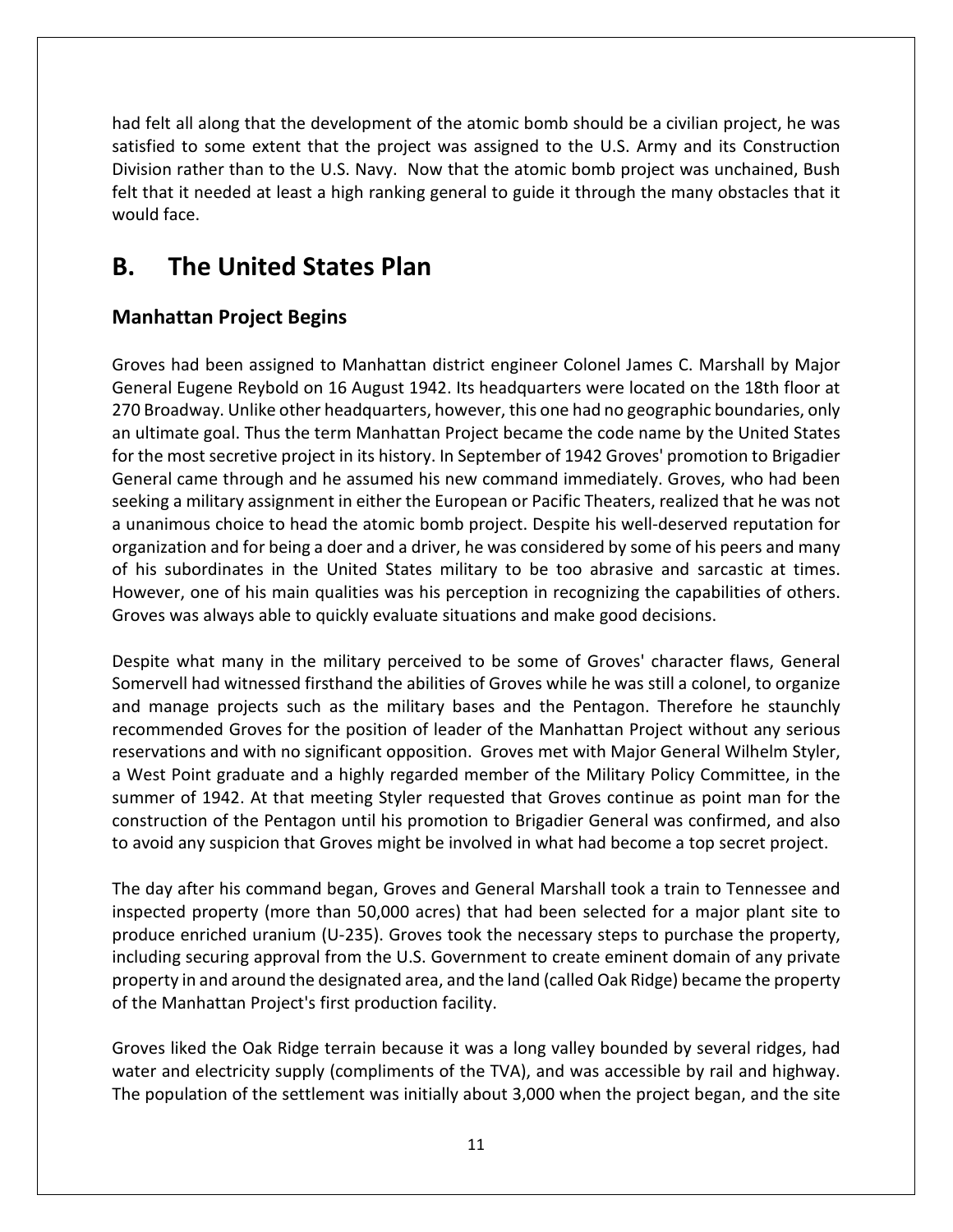was officially named the Clinton Engineer Works until four years after the war ended. Production workers that by the end of the war numbered more than fifty thousand were housed in Oak Ridge Township homes made up mostly of quick pour concrete. Nearly fifteen hundred American workers who were of African descent were segregated into hutments and other low cost housing accommodations at the request of Southern Democrats in Congress who did not even understand the purpose of Oak Ridge.

Once the site was selected, Lt. Colonel Kenneth Nichols was placed in charge of securing the main site and all the necessary surrounding property. The land that could not be directly purchased was immediately condemned. The short time (2 to 6 weeks) eviction notices and the inability of the U.S. Army to provide moving assistance to the more than one thousand residents in the area created particular hardships. Whenever a dispute would arise regarding improper compensation, Nichols would choose to settle the matter out of court. Similar disputes with the local governments regarding the use and maintenance of roads, bridges, and water supplies would be settled by Nichols in a similar manner so that construction on the plant could begin.

#### **Groves Meets with Scientists across the U.S.**

Within a week after his trip to Tennessee, Groves began to meet with physicists and scientists across the country. He first met with Harold Urey, a renowned professor of chemistry at Columbia University and winner of the Nobel Prize for his research with heavy water and deuterium. During this meeting Groves learned, probably for the first time, that there was more than one method for isotope separation to provide uranium enrichment. Urey and his group had developed a method using gaseous diffusion. Urey's method forced uranium hexafluoride through a membrane, forcing a separation between molecules containing U-235 and U-238. This method achieved high separations and was the first process to produce enriched uranium in useful quantities. The process actually had its beginnings in Manchester, England in 1940 as part of the British bomb-making effort, but the research work was later transferred to the U.S. as a part of the Manhattan Project.

Groves followed that up by taking a train to Chicago and meeting with Arthur Compton, a physicist and winner of the Nobel Prize in 1927 for his research in electromagnetic theory. He was a member of the president's NDRC, and had a clear vision for developing nuclear propulsion for ships and nuclear weapons using U-235 or even the recently discovered plutonium. Becoming convinced that a plutonium bomb was feasible, Compton was placed in charge of research groups at Columbia, Princeton and the University of California at Berkeley. Their primary objective was to produce reactors to convert uranium to plutonium or to chemically separate the plutonium from the uranium.

Continuing his cross-country journey by train, he met with well-known physicist Dr. Ernest Lawrence at the University of California at Berkeley. Dr. Lawrence was the inventor of the cyclotron and a recent Nobel Prize winner for his research in nuclear physics (1939). Due to his invention and influence, a huge section of the Oak Ridge Plant in Tennessee was constructed to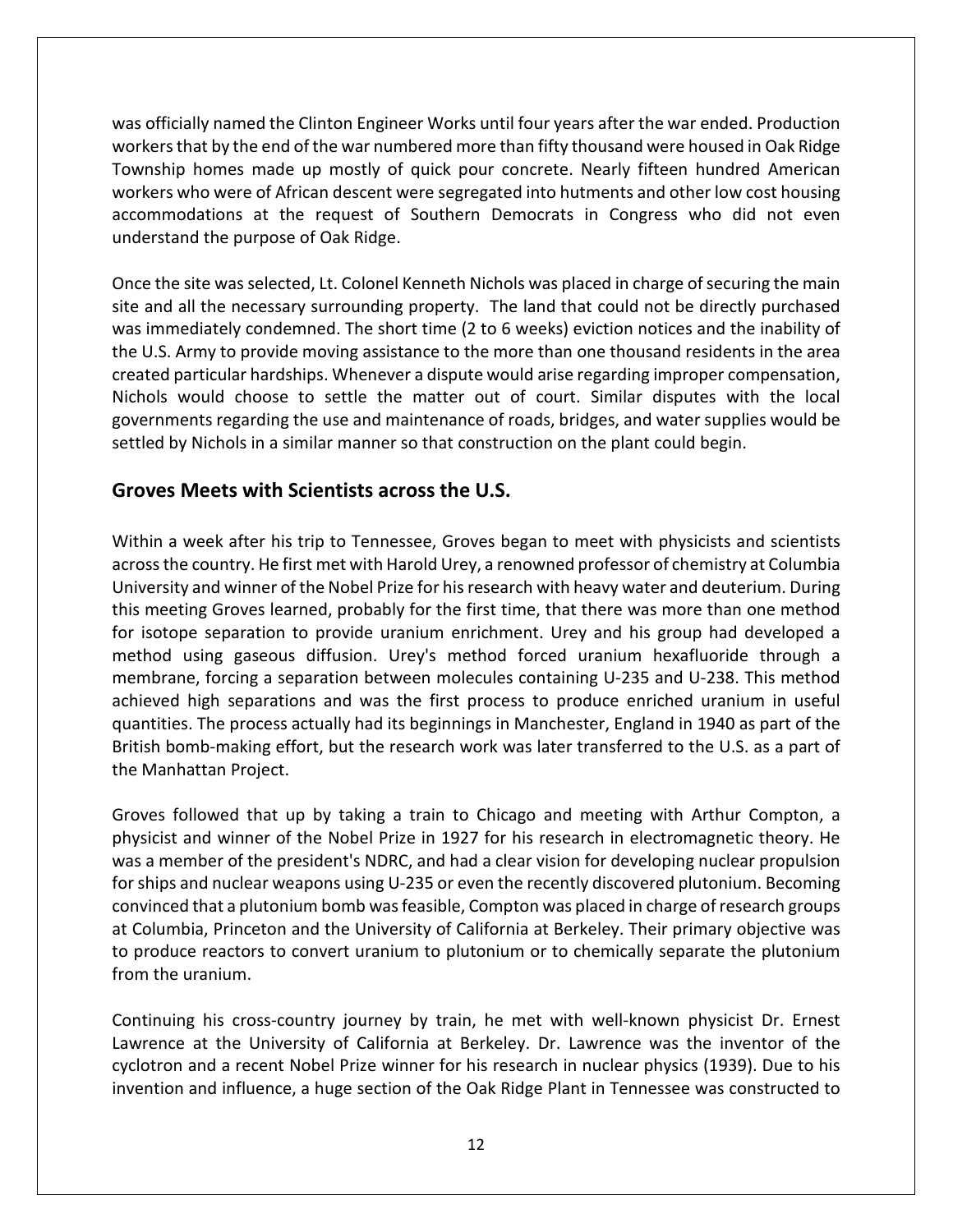produce isotope separation from cyclotrons (electromagnetic separation) which did produce U-235, but in small and inefficient quantities.

#### **Methods to Achieve Nuclear Weapons**

In each of these situations General Groves was able to bring these highly respected and talented scientists on board the Manhattan Project. Groves was able to convince these men that, despite the skepticism of some, this imaginary bomb could be built and their individual assistance was needed for success. The primary hypothesis that Groves garnered from his meetings with these key scientists was that there was more than one method for the production of nuclear energy.

In Groves' mind a nuclear weapon would be an explosive device of some sort in which the nucleus of an atom would collide with a particle (neutron, proton or electron) from another atom that would produce a chain reaction. While he was told that at least one of the two atoms had to be changed in the collision, there was no surety at the time for the best method to perform this task, nor was there any certainty that an explosive device of any size or quantity could even be created. Nevertheless, Groves and his team of engineers, scientists and contractors began their faith-filled pursuit of the bomb in earnest, with the primary objective being to develop this bomb before the Germans did.

#### **Oak Ridge, Tennessee**

The facilities that were developed to manufacture nuclear materials were extensive and far reaching at a time when no one really knew what materials would actually be utilized, or even how they would be implemented in an explosive device. Nevertheless, the operations at Oak Ridge began quickly, and many different programs were launched simultaneously in the hopes that at least one of them would prove to be worthwhile.

**a) X-10 Graphite Plant:** In early February 1943 DuPont began design of the X-10 Graphite Reactor, the first continuous graphite reactor into which uranium fuel slugs could be inserted. The X-10 was meant to be the pilot plant for the Hanford Works, which would also be the responsibility of DuPont, but numerous delays resulting from an inexperienced workforce and wartime shortages of critical materials caused several months of delays. Supervised by Compton, Fermi, and Martin D. Whitaker, the reactor went critical on 04 November 1943, and the first 500 mg of plutonium was created by the end of the month. Whitaker, a North Carolina native who had graduated from Wake Forest, had a Master's from UNC and a Ph.D. in physics from NYU, became the first director of the Clinton Laboratories, which later became the Oak Ridge National Laboratories (ORNL).

When DuPont engineers decided to use bismuth-phosphate, the plant began to produce irradiated uranium slugs, and the percentage of plutonium recovered increased to 90 percent. The plant continued to produce uranium slugs until January 1945, at which time it became useful only as a research facility. A radioisotope building, a steam plant, and miscellaneous were added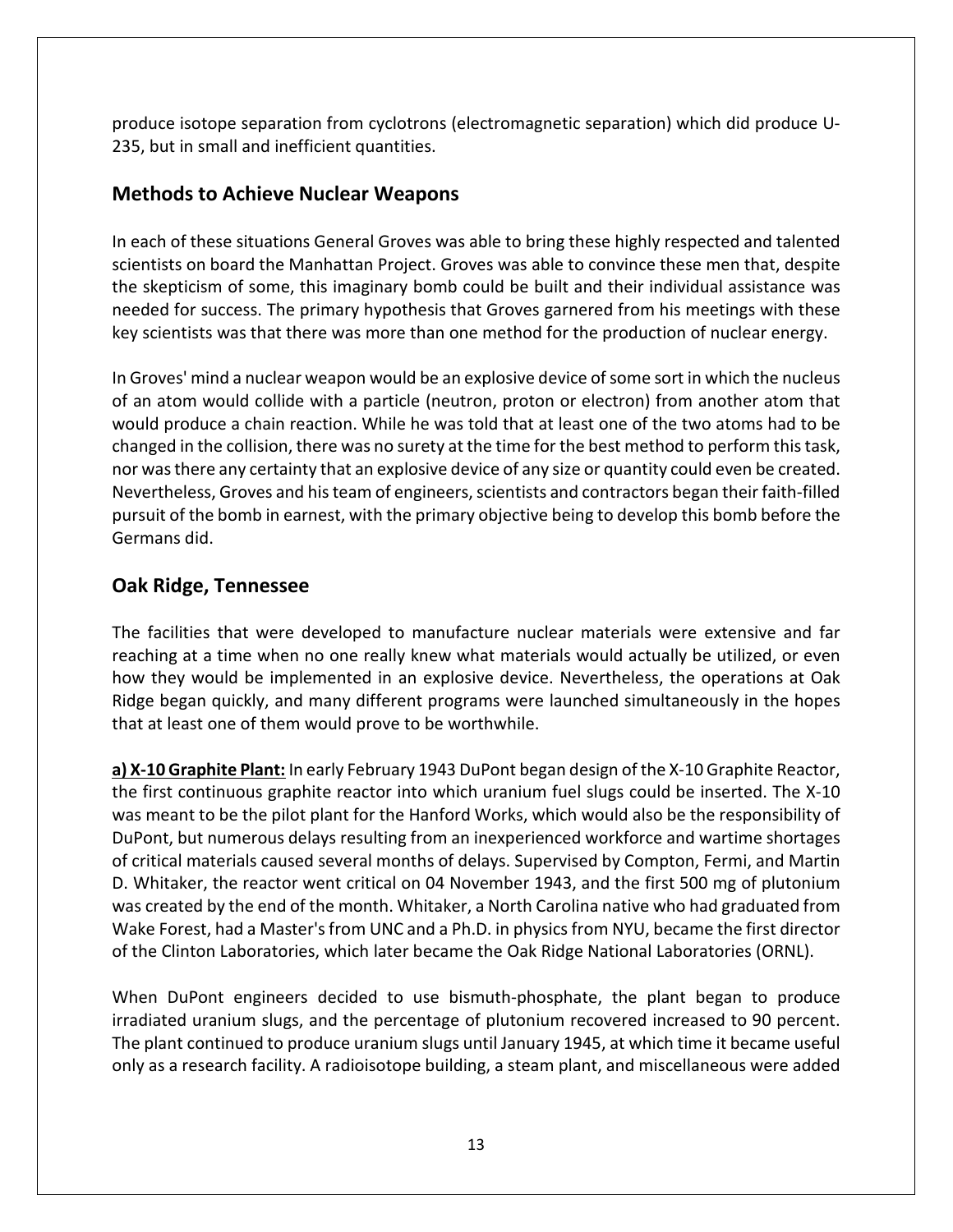to the facility by the end of 1946 in order to support the laboratory's peacetime research and educational missions. It is now the site of the Oak Ridge National Laboratory.

**b) Y-12 Electromagnetic Separation Plant.** Electromagnetic isotope separation was a process that had been developed at the University of California, using a cyclotron to deflect charged uranium particles according to mass. The process was more costly to operate and less efficient than the other processes, but it was approved because of its being a proven technology. The responsibility for this process was assigned to Stone & Webster, and the plant was started on schedule in November 1943. Within a month problems occurred with the primary electromagnetic coils, which were contaminated with rust, and General Groves ordered a temporary shutdown and cleaning of all magnet coils and process piping.

Following the cleaning of the entire system Tennessee Eastman and their female workforce were hired to operate the plant in place of the many scientists and their students who had been operating it, and the plant efficiency improved considerably. They were able to raise production to 10 percent of the U-235 feed by January 1945, and provided the first shipment to the Los Alamos Laboratory. However, once the other systems came on line, Groves ordered all primary processes and all but one secondary process to be shut down in December 1946. The plant is still used for nuclear weapons processing and materials storage.

**c) K-25 Gaseous Diffusion Plant.** The gaseous diffusion method of isotope separation was the most promising, but it was also the most challenging. The use of uranium hexafluoride gases to separate U-235 from U-238 in a semi-continuous process was a tedious process that required vast amounts of real estate. In addition the process was extremely corrosive to all valves, piping, and pumps while producing only minute quantities of U-235. Despite its low production, the process furnished enough U-235 for the bomb that was used at Hiroshima, and was the primary process for uranium enrichment during the Cold War with the Soviet Union. The plant was ultimately dismantled, and all debris was removed by 2014.

**d) S-50 Liquid Thermal Diffusion Plant.** This method of uranium enrichment was not originally planned for the Oak Ridge facility. However, the process had been developed at the Philadelphia Navy Yard by Philip Abelson, a University of California physicist, and showed great promise. In June 1944 General Groves contracted with the H. K. Ferguson Company to build the S-50 Plant close to the K-25 Plant in order to take advantage of the steam, water and other utilities that were being furnished to the S-50 Plant. The contractor had the plant in partial operation by September of that year, and by March 1945 it was in full production. The plant was able to enrich uranium to about 85% and joined with the K-25 plant to produce the U-235 for the bomb that was dropped at Hiroshima.

S-50 was in operation for less than one year and was shut down completely in September 1945. The buildings were used to house aircraft nuclear propulsion research for several years, but the buildings were finally torn down after President John Kennedy issued a rejection of the planned research in March 1961.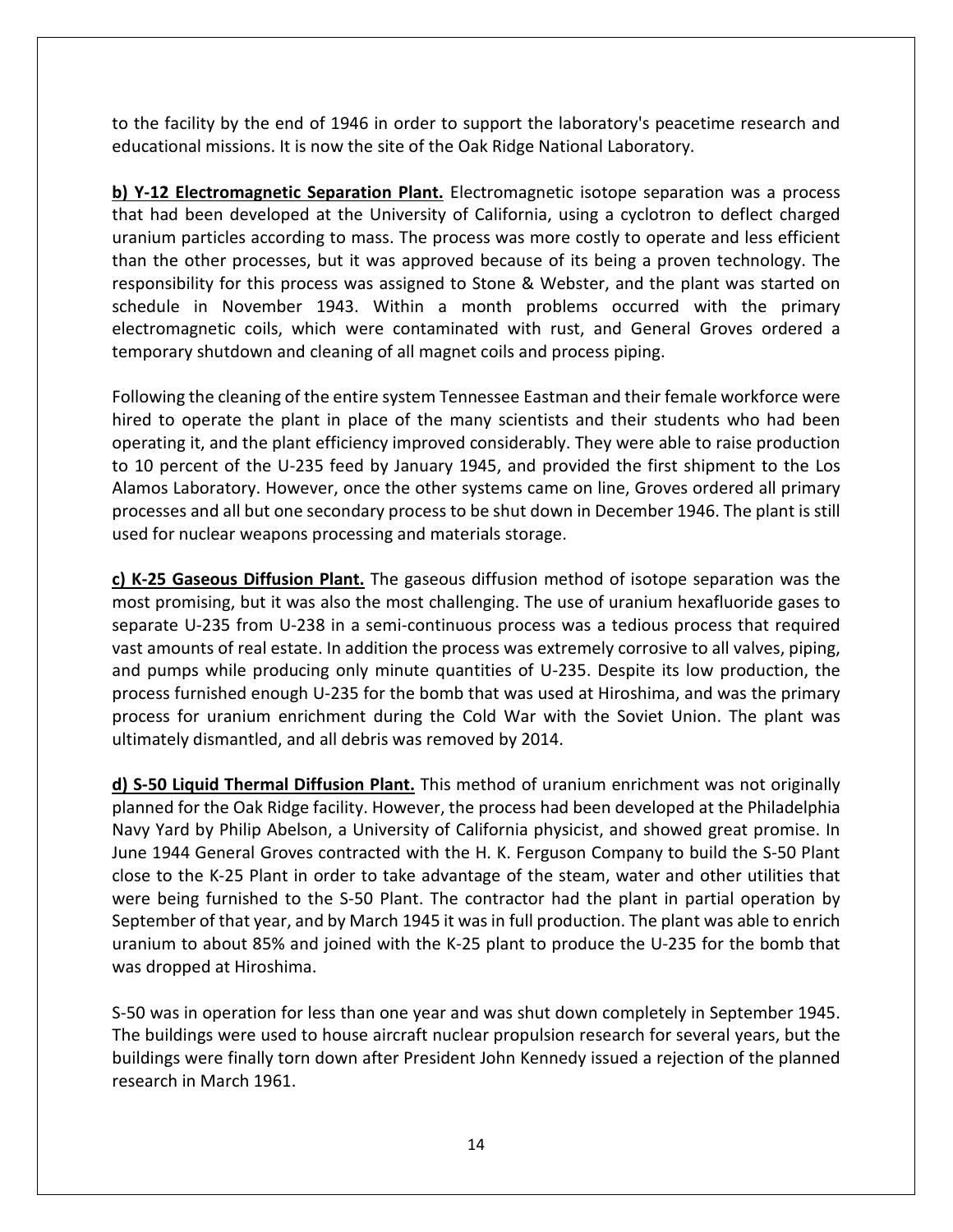#### **Hanford, Washington**

In the meantime Glenn Seaborg, a young chemist from the University of California at Berkeley, and his collaborators had produced Plutonium-239, a new element with 94 protons, through the bombardment of uranium. Illustrating as early as March of 1942 that plutonium was fissile, Seaborg joined the research group at the University of Chicago's Met Lab where Enrico Fermi would attempt to convert Uranium-238 to Plutonium-239. There he developed the multi-stage chemical process that separated, concentrated, and isolated plutonium. The process was further developed at the test lab at Oak ridge, and Groves had plans to build a full-scale plutonium production plant at Oak Ridge.

General Groves was very intent on having the DuPont Corporation, with their vast knowledge of chemicals and their highly regarded engineering and construction staffs build the plant. DuPont, which had been politically victimized for profiting from the manufacture of gunpowder during World I, reluctantly agreed in October 1942 to take on the manufacturing operations of the plutonium facility for a fee of one dollar. DuPont had thoroughly investigated Fermi's Met Lab concept in Chicago for plutonium production and, despite their being deeply involved in manufacturing explosives for the war effort, felt that they would have the necessary resources to build the plant at Oak Ridge. However, the DuPont project team and its technical director Crawford Greenewalt had serious concerns about placing such a large facility with potential radiation problems adjacent to other plants at Oak Ridge.

While still soliciting the necessary research scientists to join the project, General Groves dispatched his assistant Colonel Franklin Matthias to find an alternate site for the production of plutonium, one which DuPont had estimated to require about 225 square miles. Matthias and two DuPont engineers searched areas in Southern California, Oregon, and Washington. Their choice was a site along the Columbia River in Washington State that was north of Richland, WA, and encompassed more than 650 square miles. Not fully comprehending the potential hazards of radioactivity at that time, they decided to maintain a distance of at least twenty-five miles between any production facilities and the city of Richland. There would be a few displacements and some expected lawsuits, which Colonel Matthias would eventually try to settle out of court. By mid-January, 1943 General Groves officially designated the Hanford location for the proposed plutonium production.

As with many of the landowners at Oak Ridge, Tennessee, Hanford area residents rejected initial offers from the U.S. Army and took them to court, seeking more acceptable terms that would include machinery and equipment, improvements, and crop values. Colonel Matthias adopted a similar strategy of settling all claims out of court in order to save time. General Groves approved the Hanford site in late January of 1943 in anticipation that all claims and lawsuits would be resolved, and the DuPont project team began their engineering and design work immediately.

By April of 1943 DuPont's engineers had developed enough plans to begin construction of the first phase of the Fermi-Seaborg type nuclear reactor to produce plutonium. The plans were to build three piles (water-cooled nuclear reactors) at least six miles apart, and two separation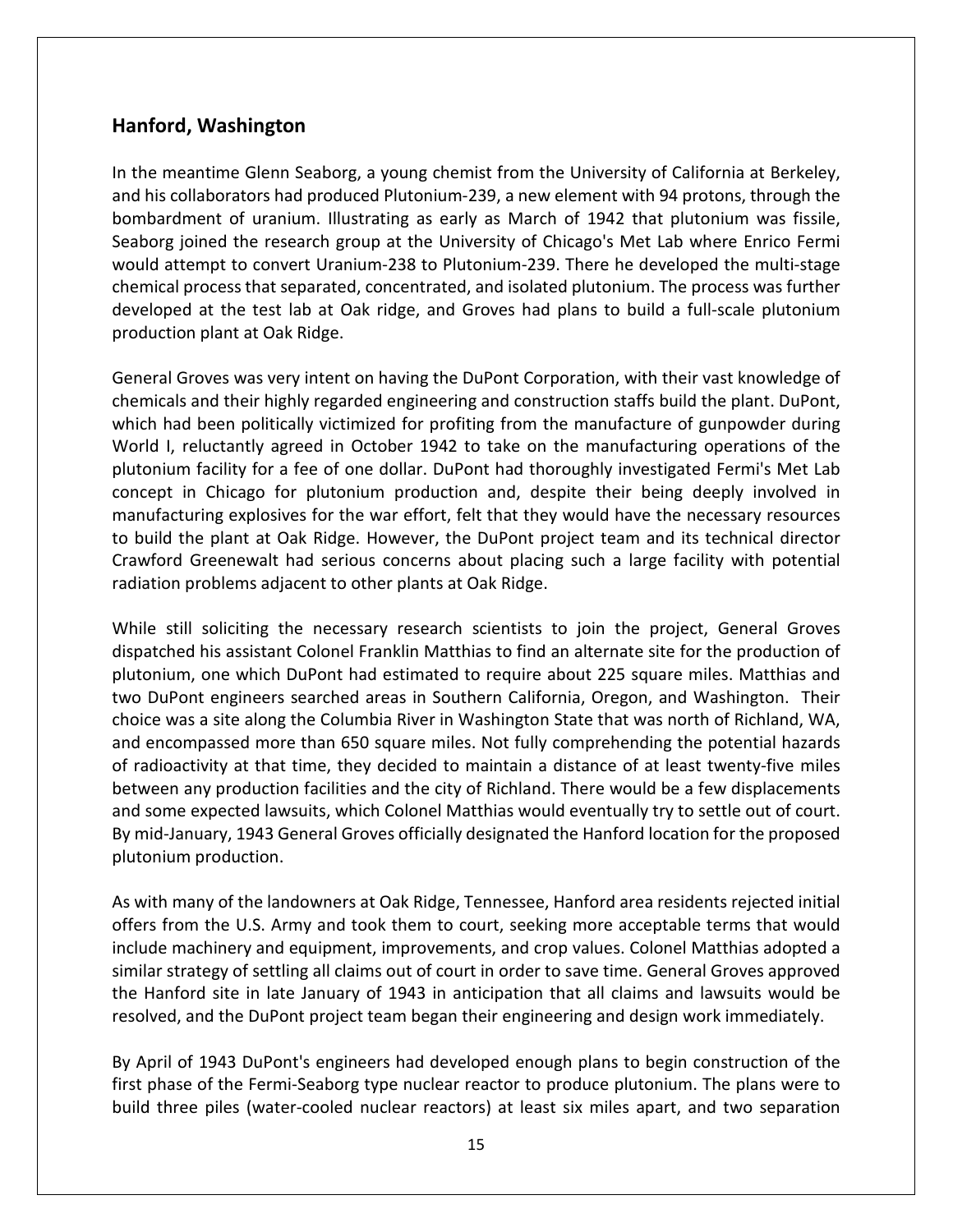plants about ten miles away and closer to Richland, WA. While a pilot plant operation at Oak Ridge, which was slightly larger than the Met Lab version, began in the summer, the plants at Hanford were each more than 100 times larger. That summer Hanford became the newest atomic boomtown, as thousands of workers and their families poured into the town. Many of them left in discontent and disgust as living conditions in tents and temporary barracks were extremely difficult. Gradually living conditions improved, shortages in food and other commodities were overcome, and higher pay and recreational facilities made life easier. By the end of the summer of 1944, there were nearly 20,000 workers at the Hanford Engineer Works and the population in Hanford had risen to nearly 50,000.

#### **Crawford Greenewalt, Technical Director**

Crawford Greenewalt was an MIT graduate in chemical engineering who had been steadily climbing the corporate ladder at DuPont Company for several years, as much attributable to his knowledge as to his common sense. He was assigned to be the liaison between scientists in Chicago and the engineers at Hanford Engineering Works, which was under the jurisdiction of the University of Chicago. His often contentious discussions with Fermi and Eugene Wigner, a Hungarian-born physicist, were the result of scientists in the research and experimental labs not having an understanding of what was required to design and build a many times larger working plant. Fermi, a Nobel Prize winner, couldn't seem to understand why DuPont needed so much time to be so precise in their design when all they had to do was tear down something that didn't work and rebuild it. Wigner, another Nobel Prize winner, did not approve of DuPont engineers designing the plants, feeling that he and his team of scientists could do it much better. The attitude of Greenewalt and DuPont, fortunately, was that everything had to work the first time and that there was no time to experiment in the field since the Germans were possibly ahead of the U.S. in making the bomb.

Greenewalt and the designers at DuPont did reach some compromises with the physicists at the Met Lab. They accepted Wigner's idea for reactor design and used many of his concepts for the separation plants. However, they balked at using water-cooled jackets as shielding around the reactors, fearing that any leakage in the shielding would create a radiation hazard that could not be controlled. The shielding against Beta and Gamma rays could be managed using steel or lead lining material. However, the shielding of the plutonium neutrons would escape through any metal, and using concrete for the thickness required would be prohibitive. The DuPont engineers solved the very difficult problem by using a steel-backed wood fiber board known as Masonite to shield all particles, including the neutrons.

The first irradiated slugs of plutonium were discharged from B reactor on 25 December 1944. After several weeks of storage, the slugs were moved by rail to one of the three chemical separation and concentration facilities located about ten miles away. This highly purified plutonium then underwent further purification, and the first shipment of plutonium was sent to Los Alamos in early February, 1945. Following the war, Greenewalt served as president of the DuPont Company from 1948 to 1962, and as Chairman of the Board of DuPont from 1962 until his mandatory retirement in 1967.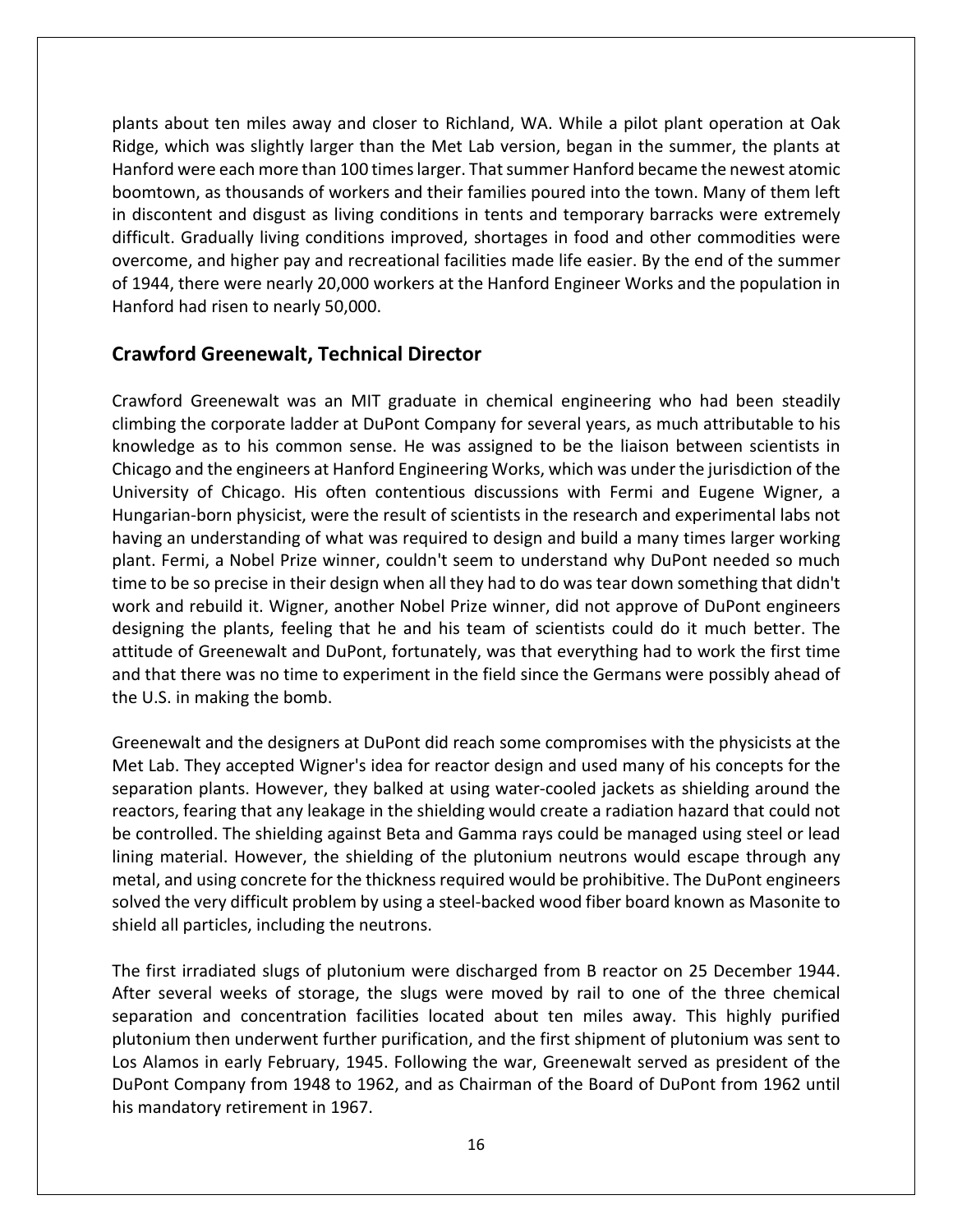#### **Oppenheimer Selected to Manage Lab**

During his trip to the University of California at Berkeley, Groves had met with several physicists and chemical scientists who he believed could be valuable assets to the project. One of those with whom he was particularly enamored was J. Robert Oppenheimer. Groves, highly intelligent and extremely effective as a manager and director, was smart enough to know what he didn't know. He was not a scientist nor a physicist, but he felt that the right person with the type of capabilities that he lacked would be able to amalgamate the minds of the many scientific personalities that would be necessary to manifest a successful project. In late October, 1942 Groves selected Oppenheimer over the objections of some others to be the project director of the laboratory that would be required to build the bomb, and to act as liaison between the science community and the many engineers that would be required. Groves had witnessed Oppenheimer's abilities to not only understand the complex issues of atomic energy, but also to explain them in such a way that could get results. Despite not ever having won a Nobel Prize, having little administrative experience, and even being suspected of being a communist, Oppenheimer was the right person for that important role in Groves' judgment. In retrospect that decision by Groves proved to be a brilliant one.

#### **Finding a Secret Site (Los Alamos)**

Oppenheimer and Groves decided that for security and cohesion they needed a centralized, secret research laboratory in a remote location in order to develop a nuclear weapon such as the atomic bomb. Scouting for a site in late 1942, Oppenheimer was drawn to New Mexico, not far from his ranch. On November 16, 1942, Oppenheimer, Groves and others toured a prospective site in New Mexico which Oppenheimer knew well, since he had owned that ranch in New Mexico for several years. The land was a large, flat mesa near Santa Fe that was the site of a private boys' school called Los Alamos Ranch. The engineers were concerned about the singularly poor access road and the limited water supply, but otherwise felt that it was ideal. The Los Alamos Laboratory was built on the site of the school, taking over some of its buildings, while many others were erected in great haste. There Oppenheimer assembled a group of the top physicists in the United States, U.S. citizens and otherwise, which he considered to be the cream of the crop.

Although initially Los Alamos was supposed to be a military laboratory, and Oppenheimer and other researchers were supposed to be commissioned into the Army, Oppenheimer failed the Army physical test, and other researchers balked at the idea of becoming members of the U.S. Army. Groves and Oppenheimer devised a compromise whereby the laboratory was operated by the University of California under contract to the War Department. Each of the scientists and engineers that were assembled were sworn to secrecy, as were their family members. Even the president of the University of California did not know the nature of the activities at Los Alamos, surmising that a "nuclear death ray" was being produced.

Nevertheless, the objective of Groves and Oppenheimer from the very first day was to build a bomb, whether it was small enough that it could be carried by plane or so large that it had to be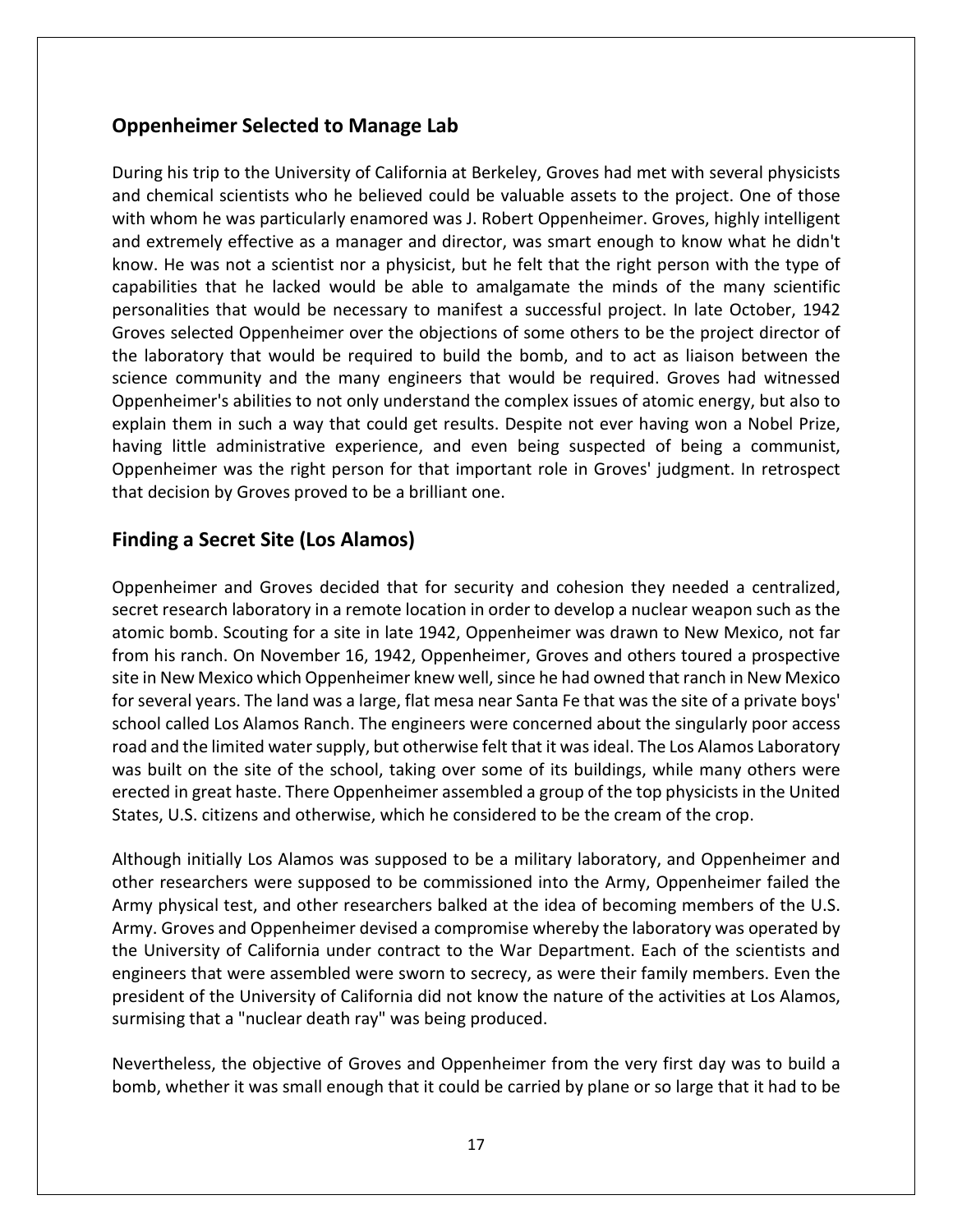transported by ship. Oppenheimer initiated the recruiting process to Los Alamos in February 1943 with the war going badly on both fronts. He and Groves as well as several of the other nuclear physicists realized that if Germany was able to get the bomb first, Hitler would be virtually unstoppable. The original size of the necessary workforce at Los Alamos was greatly underestimated. Oppenheimer saw Los Alamos grow in size from a few hundred in early 1943 to more than six thousand by July of 1945.

The primary concept for the nuclear bomb, which had been decided in various conferences with scientists and engineers, was the gun-type. In this process two sub-critical masses of the purest U-235 would be brought together by firing a bullet into a specific target in order to create a nuclear chain reaction. The feasibility of a plutonium bomb had been considered. However, Wallace Akers, director of an ongoing British nuclear project, told James Conant of the NDRC that plutonium was not a practical fissionable material for nuclear weapons because of its impurities. Groves quickly convened a meeting with Conant, Oppenheimer, and other physicists, and they concluded that any problems with impurity in the plutonium could be overcome.

Although Oppenheimer and Groves gave priority to the gun-type weapon, there was some concern about its pre-detonation. Consequently, Oppenheimer created the E-5 Group at Los Alamos under the direction of Seth Neddermeyer, a Stanford graduate who received his doctorate from Caltech. The gun-type bomb design was code-named the "Thin Man", based on its long, thin shape. The implosion-type bomb was code-named "Fat Man" because it was round and almost ball-shaped. The first bomb dropped over Japan, known as "Little Boy", was a variation of the "Thin Man" design.

Kirtland Field, a large Army Air Force base on the outskirts of Albuquerque, New Mexico, became the aviation hub for the Manhattan Project at Los Alamos. Engineers and scientists at Los Alamos found the airfield, situated in the southeast quadrant of Albuquerque's urban district, to be extremely valuable to the project team, particularly in the first two years of the project. Not only was it the central base through which all necessary commodities for the war effort were transported, but it also served as a terminal to usher key personnel between Los Alamos and research centers around the U.S. Originally established as a flight training school for the USAAF, the base took on new meaning when it became a bombardier training center, and Oppenheimer and Groves had to continually remind their team that their primary objective was to build a **nuclear bomb**.

Having served as a transportation center for the needs of the people of Los Alamos, the area around Kirtland became the venue for hundreds of target sites upon which bombardiers could drop their bombs and hone their target skills. Using common runways with the Albuquerque Airport, the facility became one of the largest civil-military airfields in the world. The majority of the training for the B-29 Super Fortress airplanes that flew out of Tinian Island on their bombing runs to Japan occurred at Kirtland. The B-29 Super Fortress that had observed the Trinity explosion had originated, of course, from Kirtland.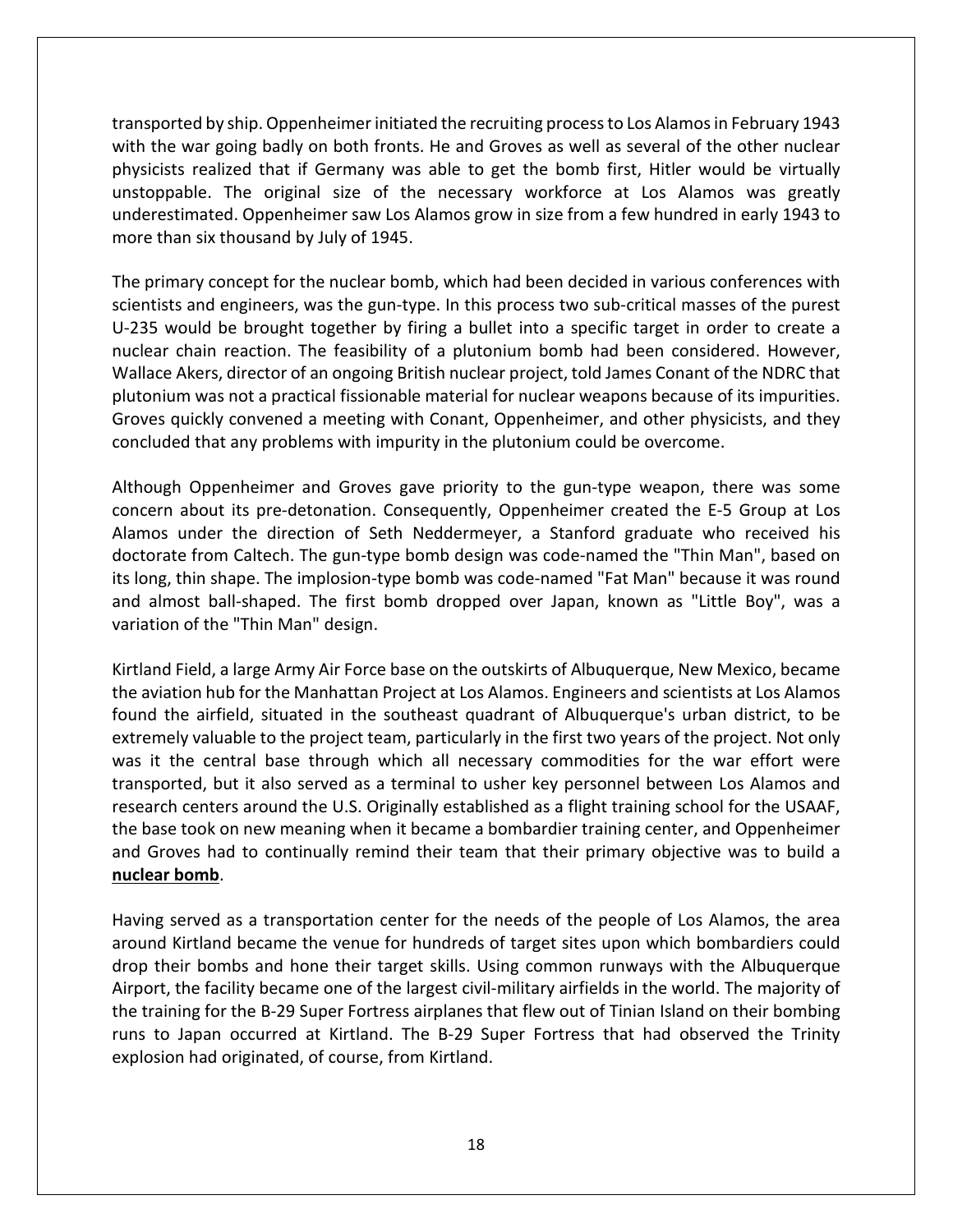#### **Dr. J. Robert Oppenheimer**

Oppenheimer was born in New York City in 1904, the son of a wealthy Jewish textile importer who had immigrated from Germany sixteen years earlier. He entered Harvard College at age 18, but an illness forced him to leave school for a year. Oppenheimer spent nearly a year in New Mexico, recuperating from his illness, riding horseback, and falling in love with the Southwest. He graduated Phi Beta Kappa in 1924 with a degree in chemistry, although he had also taken courses in thermodynamics and experimental physics.

Oppenheimer studied in England for a few years before moving to Gottingen, Germany and studying theoretical physics under Max Born, where he met and made friends with such future successful scientists as Wolfgang Pauli, Enrico Fermi, and Edward Teller. There he earned his Ph.D. at age 23, supervised by Born, and published several papers on quantum mechanics and separating nuclear motion from electronic motion. The latter written in conjunction with Born is still considered to be his most cited and relevant work.

He returned to the United States and accepted a position as an associate professor at the University of California at Berkeley, working closely with Nobel Prize winning physicist Ernest O. Lawrence, providing mathematical models to explain the data that the experimental cyclotrons were producing. In May 1942, Oppenheimer was invited to join the National Defense Research Committee and to assume leadership in developing fast neutron calculations, a task that suited him perfectly. The result of his assignment was for him to host a summer school for bomb making theory at his lecture hall in Berkeley. A group of European physicists supplemented by several of his own students, many of whom went on to stellar careers as scientists, spent many hours and days calculating the requirements for making an atomic bomb.

At the time Oppenheimer's personal life was in disarray, not only because he was a chain smoker who had been sickly most of his adult life, but also because of the seeming security risk that he presented to the United States. His wife, his mistress Jean, his brother and sister-in-law, his graduate students, and many of his associates were actual card-carrying members of the Communist Party. During the entire time that he was involved with the Manhattan Project, he was under investigation by the FBI and under scrutiny by the U.S. Army. Following the success of the making of the bomb, Oppenheimer was appointed chairman of the General Advisory Committee of the newly formed Atomic Energy Commission. He lobbied vigorously for nuclear arms control, was absolutely opposed to the development of the hydrogen bomb, and supported the numerous uses for peacetime nuclear energy.

Oppenheimer was a quick study in the process of organizational division of large groups, rapidly learning the art of large-scale administration after he took up permanent residence at Los Alamos. He soon garnered the respect of his peers by mastering the many scientific aspects of the project and for his ability to control any cultural conflicts among the researchers, the engineers, and the military. Many of his cohorts leaned on Oppenheimer for his general knowledge and believed that they could trust his judgment on key matters. Oppenheimer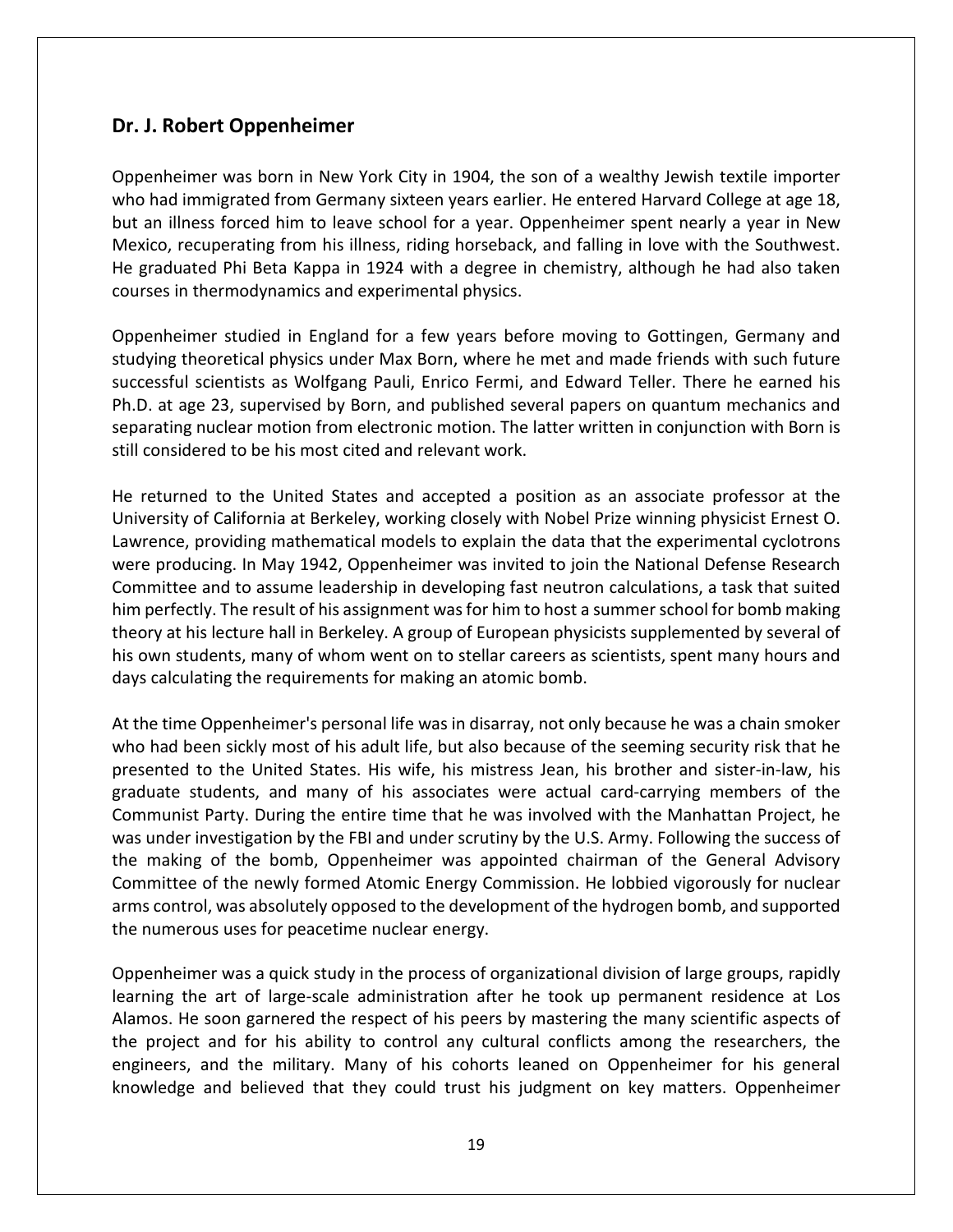directed many studies, theoretical and experimental, in the real sense of the words. He exhibited an uncanny speed in grasping the main points of any subject and he could acquaint himself with the essential details of every part of the work. He seemed to be intellectually, if not physically, present at each decisive step. Whether in the laboratory or in the seminar rooms, he seemed to be available when a new effect was measured or when a new idea was conceived. His main influence came from his continuous and intense presence, which produced a sense of direct participation in all of the participants and created the unique atmosphere of enthusiasm and challenge that pervaded Los Alamos throughout the project.

In the meantime Groves and his deputy Kenneth Nichols, who had almost unlimited authority to sign contracts, hire personnel and procure necessary materials and equipment, had moved their offices to the War Department Building

# **C. U.S. Race to Completion**

### **Little Boy (Gun-Type Weapon**)

Since uranium-235 was the preferred fissionable isotope, its use was the first approach to bomb development pursued. The painstakingly slow process of enriching Uranium-238 to U-235 was performed primarily at the Y-12 Plant in Oak Ridge when it went on line in March 1944. Neither Oak Ridge nor Hanford were initially able to produce plutonium without impurities, meaning that the material would have a far higher spontaneous fission rate as well as higher radioactivity. While either the gun-type method or the implosion method were deemed capable by the physicists of producing the necessary nuclear reaction, the gun-type method would only be acceptable with the use of U-235.

Therefore, in July 1944 the great majority of research efforts went toward the implosion-type plutonium weapon, while the responsibility for the U-235 gun-type fission weapon was assigned to William S. Parsons, at the time a captain in the U.S. Navy's ordnance division. Parsons, a Chicago native and graduate of the U.S. Naval Academy, was trained in ordnance and had studied ballistics at the Naval Proving Ground in Dahlgren, Virginia. He became interested in radar when it was cumbersome and unpopular, which eventually led him to the development of the proximity fuze. The device, which would allow an anti-aircraft shell to explode whenever it came in proximity to an enemy plane, revolutionized the U.S. Navy in its attempts to down Japanese and German airplanes with anti-aircraft fire. The proximity fuze was so successful that by the end of 1944 these proximity fuzes were being mass produced at the rate of more than 40,000 per day.

Parsons joined the Manhattan Project at Los Alamos as Associate Director under Oppenheimer. The creation of a practical nuclear weapon would naturally require an expert in ordnance, and General Groves was really searching for an army military man with ordnance experience to assist Oppenheimer. Realizing that the individual would be dealing with scientists, Groves felt that the individual would need a great deal of coordination skills as well as a high level of ordnance planning capabilities. However, Groves knew of no one in the U.S. Army that fit that description.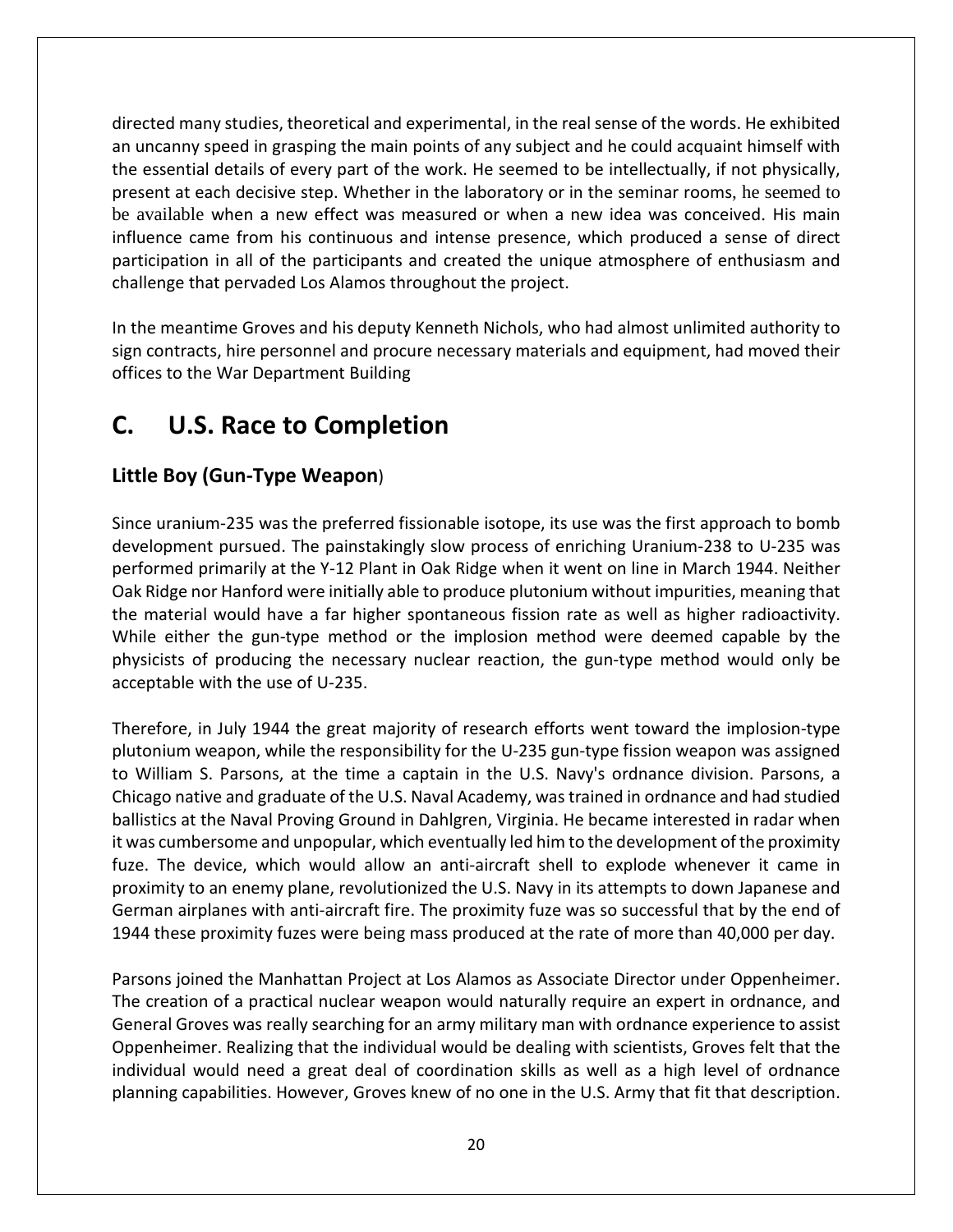At that point Vannevar Bush of the Military Policy Committee recommended Captain Parsons, and it was supported by Rear Admiral William Purnell, the U.S. Navy representative on the MPC. Although Groves showed some disappointment in the selection of a navy man to the task, he later came to recognize Parsons for his outstanding achievements.

Captain Parsons, who became Rear Admiral Parsons at the end of World War II despite never having commanded a ship, proceeded to recruit some key army and mostly naval personnel to assist him with the design and construction of the bomb. The recruits included many personnel who were posted to other important assignments, but when Oppenheimer told General Groves that a particular physicist or engineer was required, Groves would apply the necessary pressure to assure that person became a member of the project team. Although there were several people that benefitted this phase of the Manhattan Project greatly, one of the most significant recruits during this period might have been Francis Birch, who was very involved in the development of the gun-type weapon which was the trigger mechanism for what came to be known as Little Boy. Little Boy was a simplified version of Thin Man, which had originally been designed to use plutonium, so it was deemed quite capable of using enriched uranium.

#### **Albert Francis Birch**

Francis Birch was born in Washington, DC and ultimately graduated Magna Cum Laude in electrical engineering from Harvard in 1924. He studied overseas for a time at the University of Strasbourg. He later returned to Harvard and studied the paramagnetic properties of mercury and copper and other geophysical pursuits. He received his Ph.D. under the supervision of Dr. Percy Bridgman, who went on to receive the Nobel Prize for Physics in 1946.

Birch was a research assistant and associate professor at Harvard through most of the depression, but took a leave of absence when war broke out and moved to MIT's Radiation Laboratory in 1942. There he met Captain Parsons and worked with him on the radar-triggered fuze that would explode in proximity to a target. The following year he accepted a commission in the U.S. Navy as a lieutenant commander, and was posted to the Bureau of Ships in Washington, DC, from where he was summoned by Captain Parsons to the Manhattan Project in Los Alamos.

When his division switched their goal from a gun-type nuclear weapon using contaminated plutonium to U-235, Birch created scale models and later full-scale mockups of the bomb using unenriched uranium. Birch actually supervised the manufacture of the Little Boy, devising the "double plug" system that would allow the arming of the bomb by the bomb commander so that the bomb would not cause a nuclear explosion in the event that the B-29 carrying the bomb were to crash. Birch would later go to Tinian Island to supervise the assembly, the loading of the Little Boy onto the B-29, and the detonation of the first atomic bomb.

The uranium loaded gun-type weapon was considered to be of a more basic design which would work only with enriched uranium. By abandoning the plutonium concept that had used the long Thin Man design, the bomb could be substantially shortened to the extent that it could now fit into a B-29 bomb bay. Little Boy's final dimensions were about ten feet in length and slightly over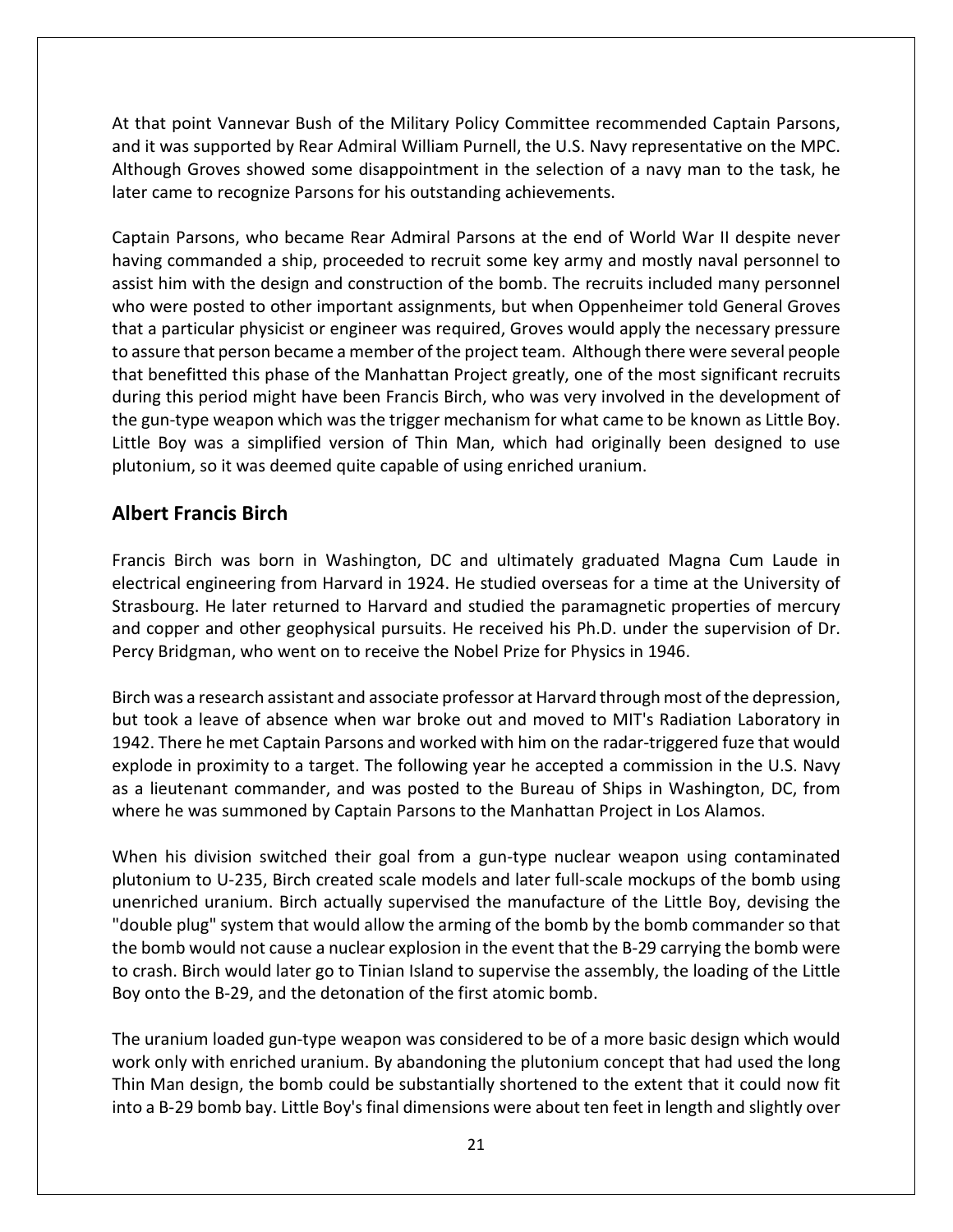two feet in diameter. When the design for the bomb was completed in February 1945, Birch's team let contracts to three different companies for the necessary parts in order to maintain an air of secrecy. Its final weight was slightly under five tons, which included 141 pounds of enriched uranium. The nuclear chain reaction was initiated by small pouches of cordite, a smokeless gunpowder.

### **Fat Man (Implosion-Type Weapon)**

The feasibility of a plutonium bomb had been explored by the physicists in late 1942, but was almost shelved when the British, who were working concurrently on a nuclear project named "Tube Alloys", concluded that plutonium might not be a fissionable material for nuclear weapons. Oppenheimer and other physicists did not necessarily agree with the British findings at that time, feeling that purified plutonium was more than a suitable material, and had finally convinced General Groves that an implosion-type nuclear weapon might be quicker to build and that any impurity problems with plutonium would be overcome.

Nevertheless Oppenheimer, fearful of pre-detonation with the gun-type weapon, established a group under Seth Neddermeyer at Los Alamos to investigate implosion. Neddermeyer, who had been working on the photoelectric proximity fuze while at the National Bureau of Standards, was recruited by Oppenheimer to provide the implosion method as a backup to the gun-type weapon. Progress was slow amid much skepticism and indifference until September of 1943, when John von Neumann joined the implosion team at Los Alamos. Von Neumann was a physicist who used mathematics in the development of functional analysis, and was one of the early developers of the digital computer. Working with Nobel Prize winner Edward Teller, he was able to create a sound mathematical model for implosion, and implosion research under Neddermeyer took a dramatic jump. Von Neumann also suggested the use of high explosives in shaped charges to explode a sphere. This fact alone resulted in a much faster assembly of fissile material than could occur with a gun method.

Oppenheimer had also recruited George Kistiakowsky, an ordnance expert who had been working with the National Defense Research Committee (NDRC) as their primary developer of new explosives. Kistiakowsky, who had fled the Ukraine as a teenager during the Russian Civil War, earned his Ph.D. from the University of Berlin in physical chemistry, immigrated to the United States, and joined the faculty at Harvard University in 1930. Leading up to and during the early war years he was involved in weapons research, and had been named technical director of the Explosives Research Laboratory before arriving in Los Alamos in October 1943. In April 1944 the first samples of plutonium that had been produced in a nuclear reactor at Hanford rather than in a cyclotron at Oak Ridge revealed five times more Plutonium-240 than Plutonium-239. This fact proved to the scientists that plutonium would be unusable unless implosion could be utilized, but only plutonium could be produced in sufficient quantities to manufacture more than one bomb every few years.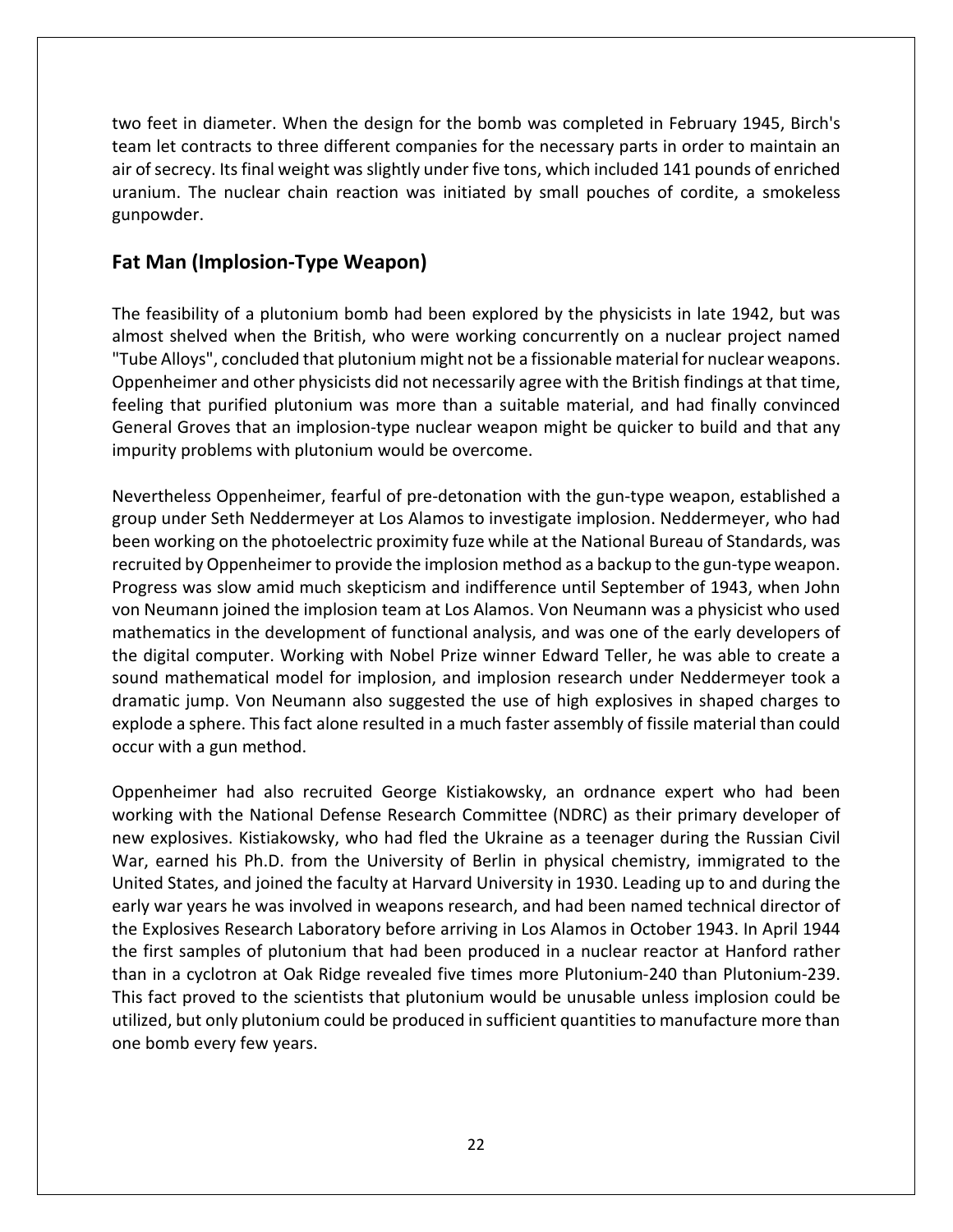A few months later in June 1944 Kistiakowsky issued a report to Oppenheimer detailing the dysfunctionalities in the implosion team activities, thus resulting in Neddermeyer being replaced as director of the team. Oppenheimer named Kistiakowsky as the new implosion team director. Oppenheimer, possibly uncertain as to the motives of Kistiakowsky, kept Neddermeyer on as an implosion consultant. Nevertheless the implosion method championed by Neddermeyer was used in the first nuclear test at Trinity as were the bomb dropped on Nagasaki, as well as almost all subsequent nuclear weapons that were manufactured by the Unites States.

The main task of the metallurgists on the implosion team was to cast the plutonium into a sphere with a consistent density, which proved difficult because there were multiple isotopes of plutonium. Plutonium stability was a major problem and could cause pre-detonation, so several different alloys were used with the plutonium in order to create stability. The Implosion Team then discovered that a plutonium-gallium alloy could be hot-pressed into the desired spherical shape, coating the sphere with nickel to avoid corrosion. As with Little Boy, the size of the bomb was constrained to a maximum length of thirteen feet and, by removing the bomb rails of the B-29, a diameter of 66 inches was available. Drop tests using a B-29 Super-fortress began as early as March 1944, and resulted in several modifications to the bomb's structure in order to reduce wobble and provide more precise targeting.

#### **Project Alberta**

Delivery of the nuclear weapons was the responsibility of the Ordnance Division, a group that was formed by Oppenheimer in the spring of 1944 and led initially by Norman Ramsey, a noted physics professor at Harvard University. Ramsey later became a prominent member of the U.S. Atomic Energy Commission and went on to be awarded the Nobel Prize for his inventions in oscillatory field measurements. At first only the Ordnance Division was involved in the tests of various sizes of bombs, but when the tests shifted to live bombing exercises, they were moved to Wendover Army Air Field in Utah in October 1944. At that time Naval Commander Frederick Ashworth became Captain Parsons' head of operations and assumed command of the test program, while Ramsey remained in charge of delivery.

The USAAF agreed in December 1944 that any nuclear attack on Japan would have to come from the Mariana Islands. In February 1945 Ashworth traveled to Guam to inform Fleet Admiral Chester Nimitz of the Manhattan Project, and of the pending nuclear attacks on Japan. However, his view of Guam was that it had a congested harbor and a definite shortage of construction personnel. He then toured Tinian Island, which was 150 miles closer to Japan, at the suggestion of the USAAF, and agreed that their North Field was a much better location for flying nuclear weapons to Japan.

Project Alberta was formed in March 1945, basically combining the efforts of the individual groups and absorbing them into one team. Parsons became the head of Project Alberta, with Ramsey as his technical assistant and Ashworth as his military and operations advisor. Under these three men were more than fifty other Army, Navy and civilian personnel, all volunteer, who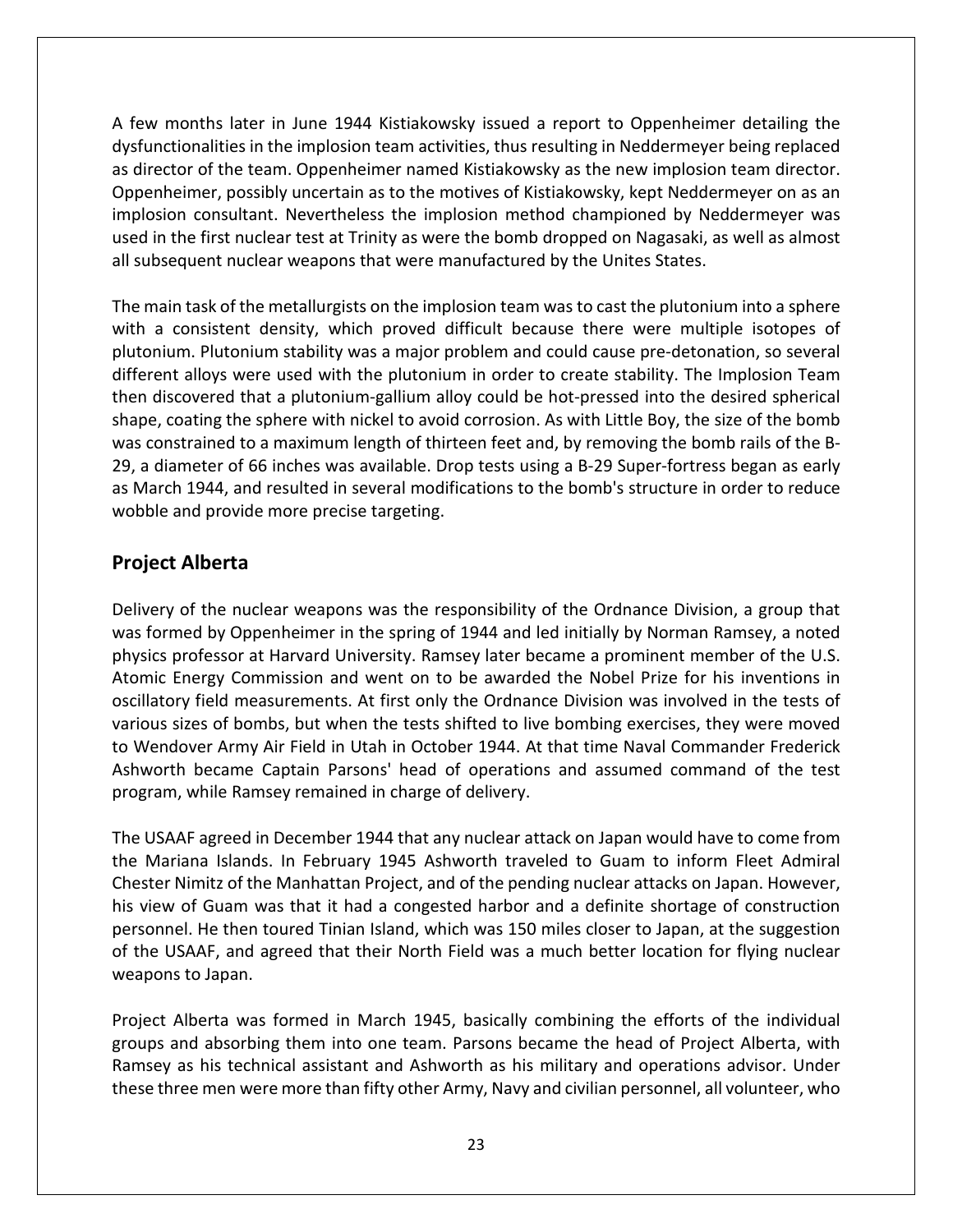made up the Little Boy assembly team and the Fat Man assembly team. General Groves sent a construction team, made up mostly of Seabees from the 6th Naval Construction Brigade, to provide buildings for laboratory and instrument work, parts warehouses, a shop building, and assembly, ordnance, and administrative buildings. Parts for three nuclear bombs were shipped from the port in San Francisco directly to Tinian Island, and the assemblies for Little Boy, Fat Man, and Trinity were performed at Tinian.

In addition to Captain Parsons there were two senior officers on Tinian Island who were part of the Manhattan Project, although not formally part of Project Alberta; Rear Admiral William R. Purnell, representative of the Military Liaison Committee, and Brigadier General Thomas F. Farrell, General Groves' Deputy for Operations. Parsons, Purnell, and Farrell became known as the "**Tinian Joint Chiefs**", and seemed to have complete control and command over the entire nuclear mission in Japan.

#### **Trinity Test**

Oppenheimer and General Groves were both adamant in their opinion that there was the need for a full test of the implosion concept due to the bomb's very complex firing mechanism as well as the necessity to synchronize its untested explosives design. The code name Trinity was assigned to the nuclear test by Oppenheimer, inspired by the poetry of John Dunne, and the test device was informally nicknamed "The Gadget". The Trinity test was directed by Kenneth Bainbridge, a native of New York and a Harvard University professor who had graduated from MIT in electrical engineering, and who later received his PH.D. under the guidance of Karl Compton from Princeton University. The site selected was a desert area about 35 miles southeast of Socorro, New Mexico at the USAAF Alamogordo Bombing and Gunnery Range, which later became known as the White Sands Proving Grounds. The site had been inspected by auto and by air, and the only structure in the area was the MacDonald Ranch House, which had been condemned by the U.S. Army and had been vacated under protest by the MacDonald family. There the ranch house, which was about two miles southeast of the test site, was converted to a laboratory where the "Gadget" was assembled amidst dust and sand and sweltering heat in early July 1945.

A conventional explosives test had been held as a dress rehearsal on 07 May 1945 in which only about 100 tons of high explosives had been detonated. A twenty foot high wooden platform had been constructed about 800 yards from the Trinity test site. The explosion created a crater five feet deep in the desert sand; however, a B-29 Super-fortress flown by Major Clyde Shields at an altitude of 15,000 feet could barely feel the shock, nor did the personnel at the base camp feel much shock some ten miles away.

Fears of a failed test by General Groves had led to the construction of a large steel containment vessel called "Jumbo", which would contain the plutonium bomb and allow it to be recovered in the event of a "fizzle". The vessel was ten feet in diameter and 25 feet long and had a wall thickness of fourteen inches. This was a restive moment for the physicists and engineers, who almost to a man felt that their efforts had been under-appreciated, and that their long hours and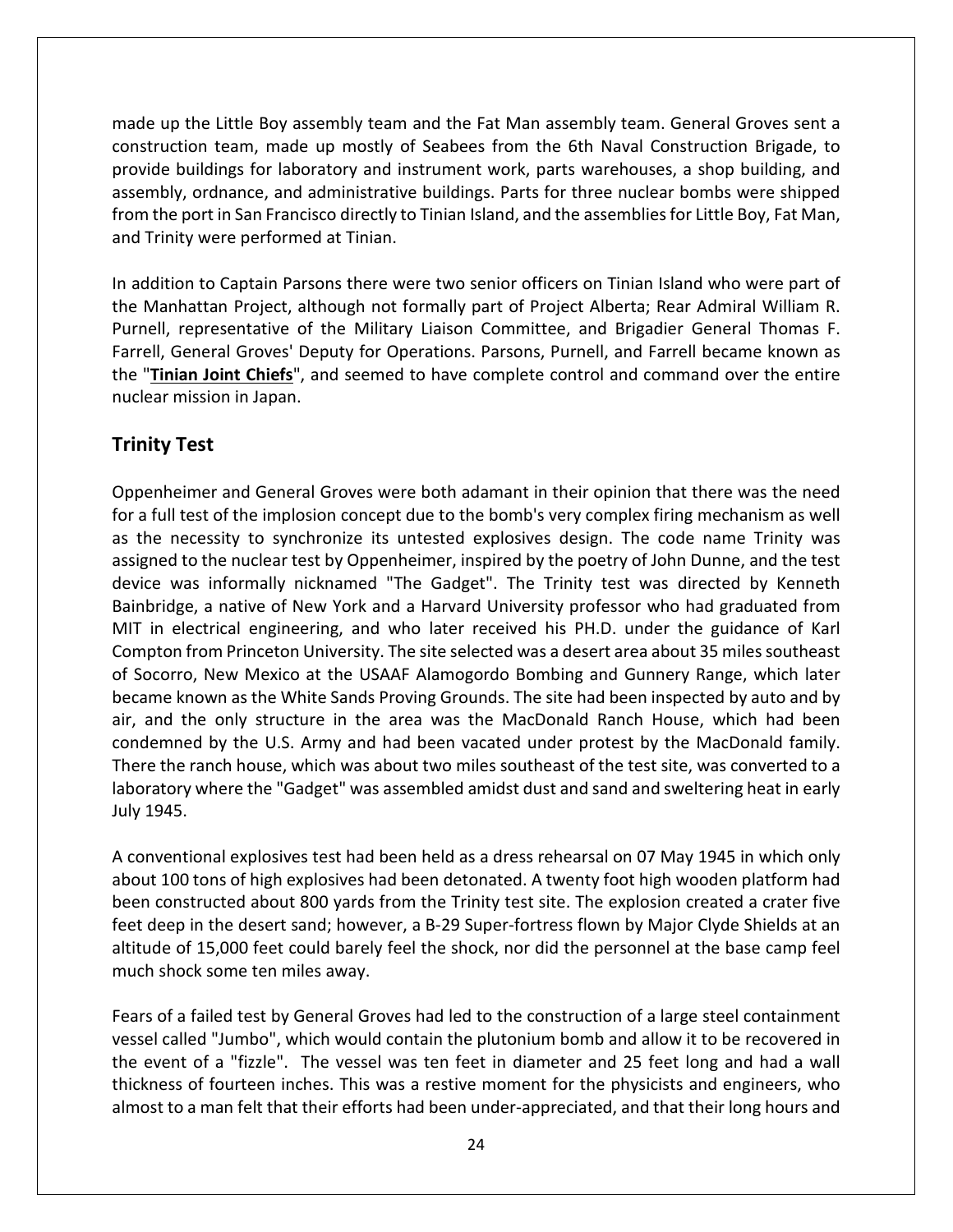days might prove meaningless. General Groves, on the other hand, felt a personal responsibility for the billion dollar project should it prove to be a failure. While the active components of the bomb, including the plutonium core which had arrived from Tinian in a briefcase, were being assembled in the ranch house, Oppenheimer made the decision not to use "Jumbo", feeling that there were better ways to recover plutonium in the event of a dud. Instead it was hoisted up a steel tower about fifty feet in height that had been erected again about 800 yards from the Trinity test site.

Finally on 14 July 1945 the bomb was hoisted by electric winch up a 100 foot high steel tower in order to give the observers and the instruments a better indication of the bomb being dropped from a bomber, and numerous measuring devices, some as close as only 200 feet away, were put in place. The arming party, including Bainbridge and Kistiakowsky, completed arming the bomb from a platform at 10:00 PM on 15 July 1945. Precautions were taken to evacuate the civilian population if necessary, and several shelters had been built more than nine miles from the test site. Bets were taken among the physicists and scientists as to the size of the resultant explosion, from a dud all the way up to Fermi scaring the army personnel by stating that a complete incineration of the state of New Mexico was a possibility.

The detonation was planned for 4:00 AM on 16 July 1945 but was postponed because of rain and several lightning strikes in the area. A positive weather report came in at 4:45 AM, and General Groves gave the command to proceed with the detonation. The rain stopped completely several minutes later and two B-29's, one of which was flown by Major Shields, observed the test. At 5:30 AM the "Gadget" exploded with an energy equivalent of eighteen kilotons, leaving a crater in the desert five feet deep and thirty feet wide. The shock was felt over 100 miles away, and the mushroom cloud reached more than 7 1/2 miles high. Groves and Oppenheimer were obviously ecstatic, while at the same time they and most of the scientists and engineers who had observed the mighty blast, knew that this experience would change the world forever.

#### **Potsdam Conference**

Following the success of Trinity, dropping a nuclear bomb over Japan was hardly a foregone conclusion. Allied forces had defeated the Germans (V-E Day was officially 08 May 1945) and a major conference was being held in the city of Potsdam in occupied Germany to determine how the Allied Forces under Dwight D. Eisenhower and Russia under Josef Stalin would administer (and later divide) the spoils of war. In attendance at Potsdam, which began on 17 July 1945, were President Truman, Stalin, and UK Prime Minister Winston Churchill. Churchill, who saw nothing but the "devil himself" in Stalin and had urged the Allied Forces to resist Stalin's takeover of Eastern Europe, was in the process of losing the prime minister election in the UK to Clement Atlee, who wasn't convinced that Stalin was all that bad a guy. Furthermore, President Truman, who despised Stalin with a passion, had only assumed the presidency of the United Statesin April 1945 following the death of President Roosevelt. FDR had seen Stalin as a "kindred spirit" who would help the U.S. to democratize the world.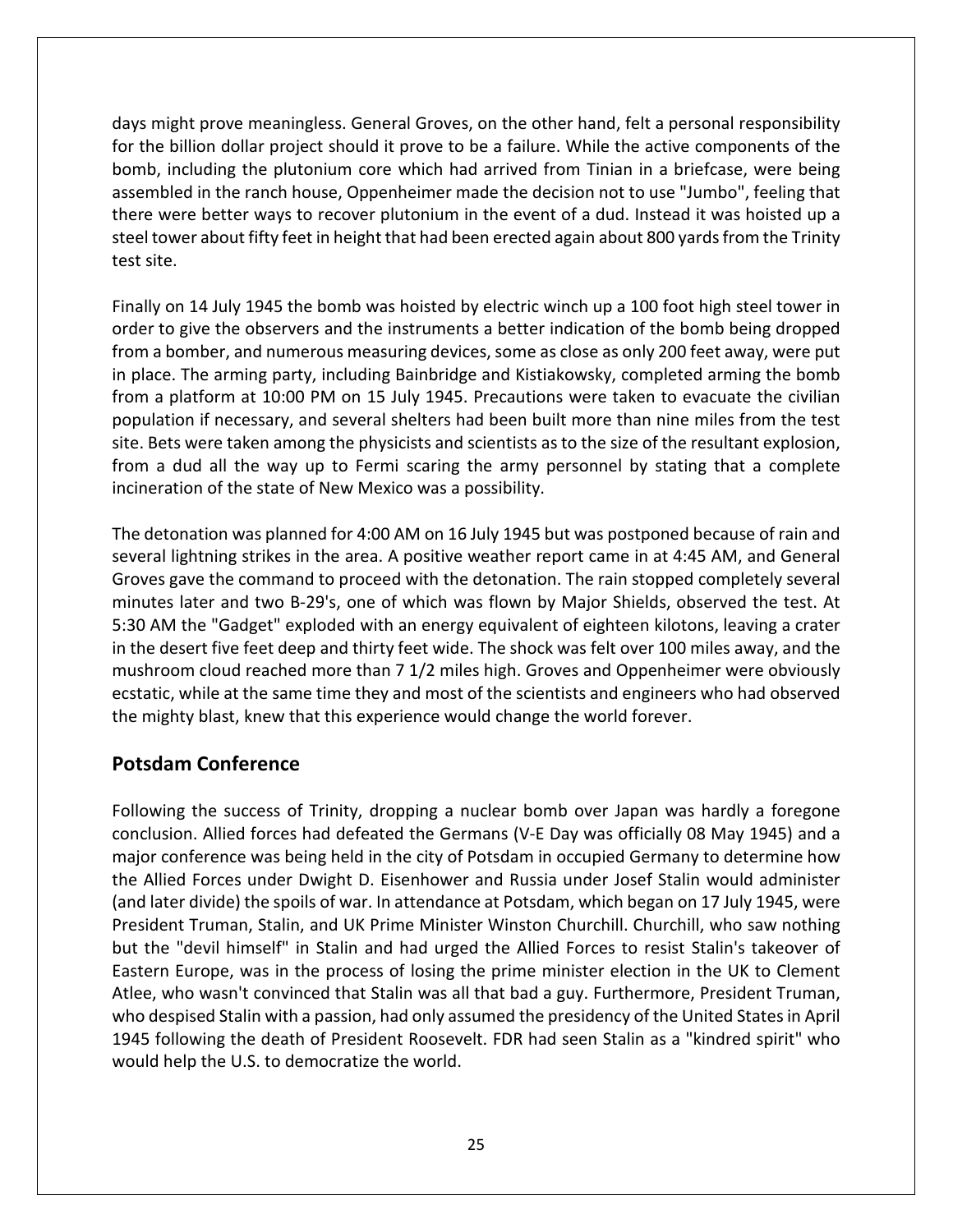Japan, however, seemed far from being willing to surrender in spite of the fact that they had obviously lost most of their satellite territories and their main cities were being bombarded mercilessly by high-flying B-29 American bombers. Their atrocities against American prisoners of war had ramped up, and their kamikaze tactics against U.S. naval vessels was well documented. Although the Japanese citizenry was war weary, the Japanese military had adopted a philosophy of insanity and vowed to fight on to the last Japanese soldier. From mid-April 1945 until the Trinity explosion, the Japanese had actually inflicted more casualties on the American military than in the previous three years combined

President Truman, who had recently been made aware of the U.S. nuclear weapons program and had been told of the success at Trinity the previous day in a coded note when the Potsdam Conference began, proceeded to notify the Japanese government that they would face "...complete and utter destruction..." if they would fail to unconditionally surrender. While there was much euphoria among most of the Manhattan Project Team members and U.S. military personnel, especially General Groves and Captain Parsons, and much elation among Oppenheimer and his group at Los Alamos, there were many dissenters.

General Douglas MacArthur favored the continuation of bombing the major cities in Japan, including Tokyo which had suffered nearly fifty percent destruction, as well as several other Japanese cities which had not been victimized by any Allied bombing raids. MacArthur then planned to follow these air raids by a massive invasion which was already in the planning stages. General Eisenhower, Secretary of War Henry Stimson, and some of the scientists who had initially supported the Manhattan Project, now opposed bombing Japan with an atomic weapon on moral grounds.

However, when General MacArthur informed President Truman that there would likely be one million American casualties as a result of the invasion of Japan, President Truman issued no command and remained silent. At this point in time the United States population was about one hundred and fifty million people, and ten percent of that population had served in the military in one form or another. Of those that had served, there had already been a total of more than four hundred thousand casualties as well as hundreds of thousands of wounded; President Truman's silence on the matter made his position very clear.

#### **Tinian Island**

The target case and bomb pre-assemblies without the fissile components left a port in California on 16 July 1945 aboard the cruiser USS Indianapolis under the command of Captain Charles McVay, headed for the U.S. Army air base on Tinian Island. McVay was told that the cargo was valuable, but not what the cargo involved, and that the war would be prolonged by each day of his journey. The cargo arrived safely on Tinian Island, a small island in the Pacific east of the Philippines and approximately 1500 miles south of Japan. Again there may have been divine intervention, because the USS Indianapolis was sunk by a Japanese submarine three days later, with only about three hundred of the ship's more than eleven hundred men surviving.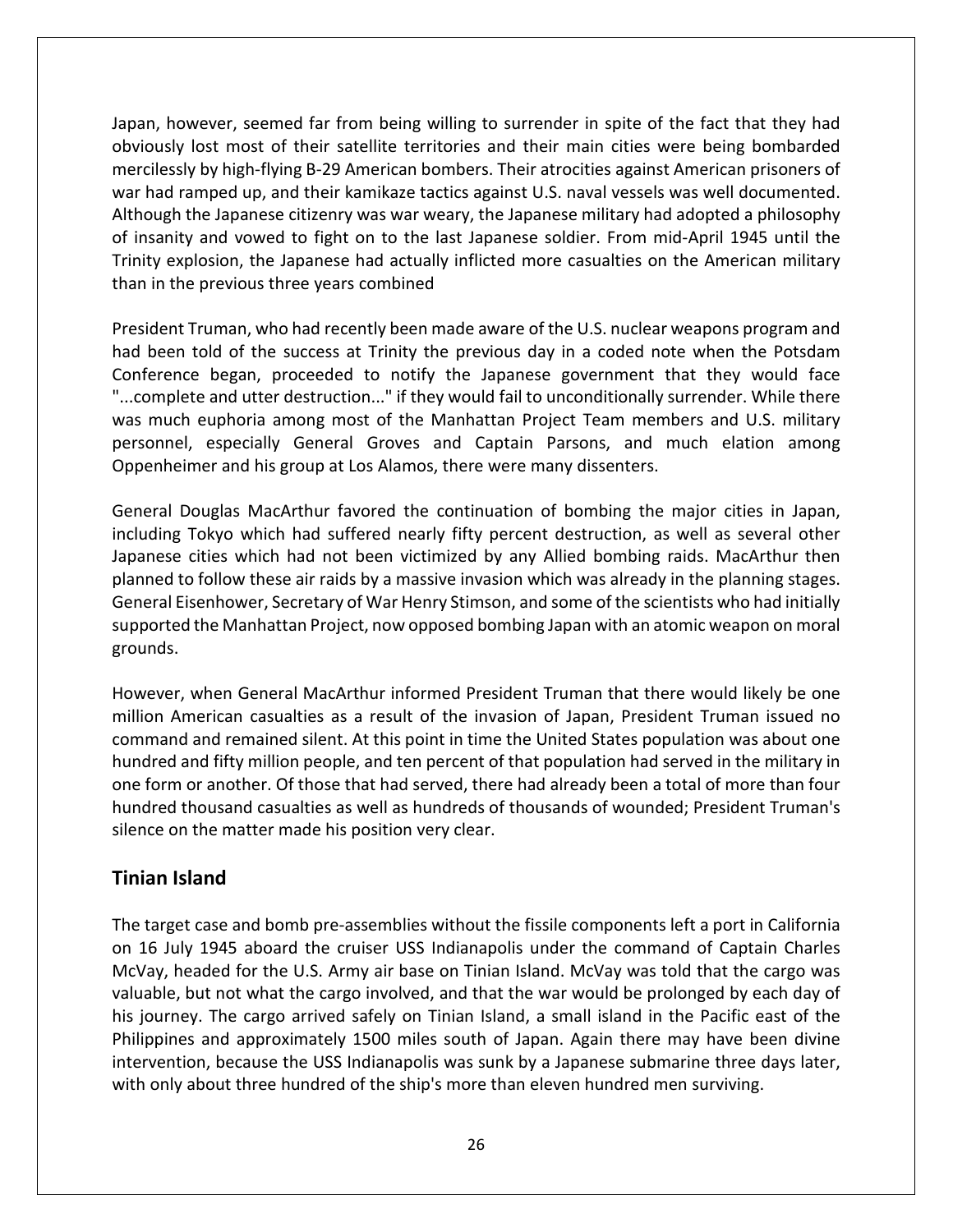Tinian Island was chosen for the final assembly of Little Boy because it had six 8,500 foot runways and had been used for several months by long range B-29 bombers to drop conventional bombs on the major cities in Japan. In fact one estimate was that as many as 150,000 people had been killed in the city of Tokyo alone due to the many B-29 bombing runs.

Although all of the components of "Little Boy" had been tested individually, the sub-assemblies had not been tested at Los Alamos. By this time Parsons and Birch had arrived at Tinian, and several dry runs were made out over the Pacific near Tinian to prove out different key components of the bomb. Parsons had been concerned about premature detonation of the bomb in the event of a crash, since there had been at least four B-29 runway accidents in the week that he had arrived at Tinian, so he had made the decision not to load the four cordite powder bags until the B-29 was in flight. Birch, who was most familiar with the manufacture of the bomb, had devised the system but would not be on the flight. The night before their mission, Parsons practiced for several hours inserting the powder charges and detonator into the bomb, which was now positioned in the bomb bay of the B-29 that had been chosen.

The task force at Tinian, made up of Parsons, Rear Admiral William Purnell, and Brigadier General Thomas Farrell, had decision-making authority over the nuclear mission, and had made the decision to drop "Little Boy" on Japan at the earliest opportunity. This bomb had been created using Uranium-235, which was the radioactive isotope of Uranium, and this material had never been subjected to any form of explosive tests. The 509th Composite Group, under the direction of Colonel Paul Tibbetts, had been training for several months on the dropping of inert atomic bombs and were combat-ready. In the meantime their Bombardment Squadron had been equipped with fifteen Silver-plate B-29's which had been adapted to carry nuclear weapons. Their features included reversible pitch propellers, fuel-injected engines, pressurized cabins, and pneumatic actuators for rapid operations of bomb bay doors.

The Target Committee, comprised of General Groves and representatives from the army, army air force, and Manhattan Project, had met in April and May of 1945 and had chosen six major cities in Japan as obvious targets due to their wartime manufacturing as well as their Japanese troop concentration. Although Kyoto was on the list because of its heavy involvement in weapons manufacturing, Secretary of War Henry Stimson had removed Kyoto from the list because he had spent his honeymoon there several decades earlier, and had admired the culture and architecture of the city.

#### **Hiroshima**

On the night of 05 August 1945 "Little Boy", under the supervision of Francis Birch, was loaded into the bomb bay of the Enola Gay, a Boeing B-29 Super-Fortress. Colonel Tibbetts had some concerns as he watched "Little Boy" being loaded, since the estimated weight of the bomb was close to nine thousand pounds. He was also aware that there had been at least four accidents involving B-29's on the runways at Tinian the previous week, and he knew that he would need all of the runway with such a heavy load in order to lift off.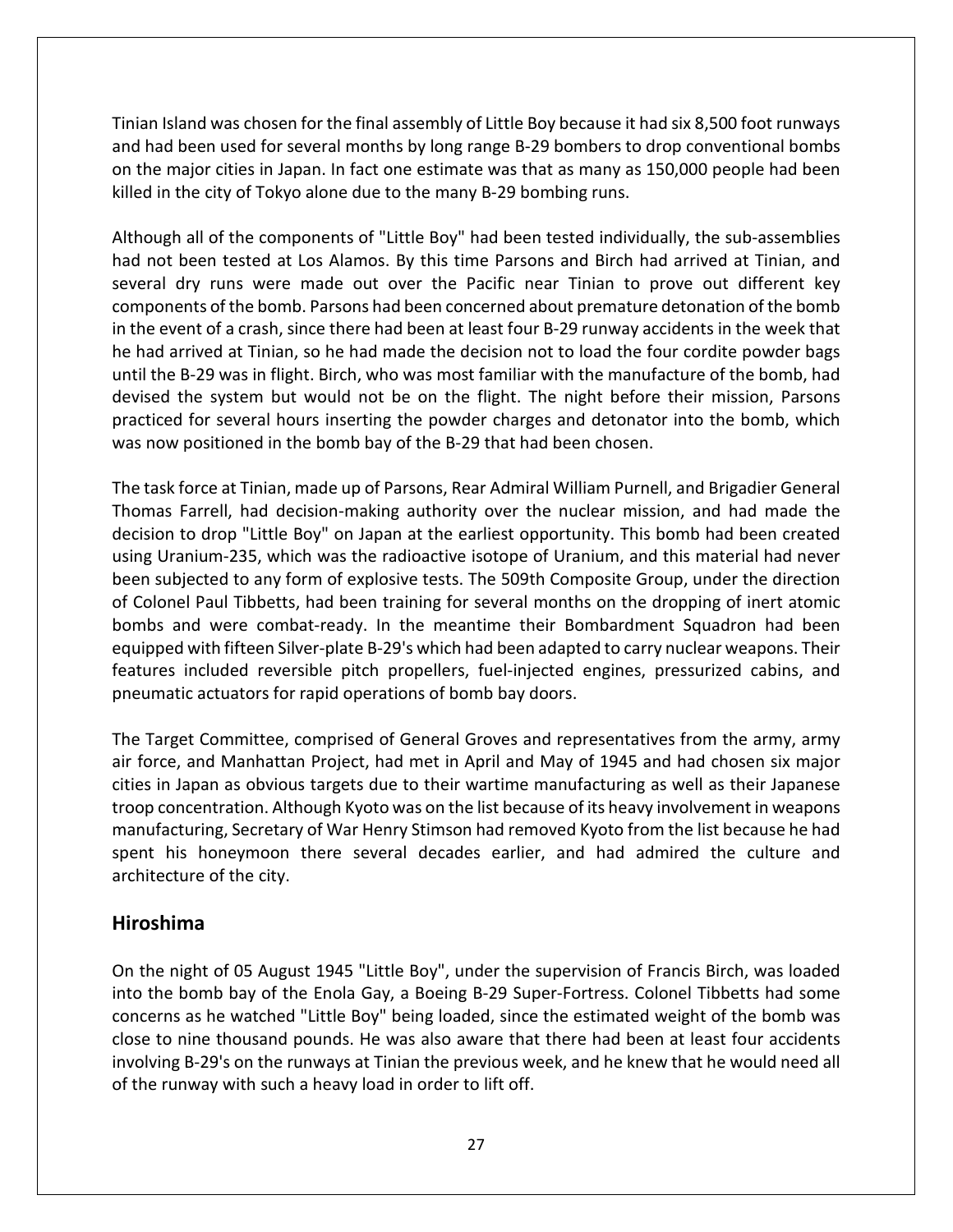Shortly before the Enola Gay took off, three other B-29's had left for the shores of Japan to ascertain the weather conditions over any of the potential targets. Just before the Enola Gay took off at 2:45 a.m. on 06 August 1945, two other B-29's lifted off and accompanied the Enola Gay on its historical journey, each equipped with cameras and a variety of impact measuring devices. On board with Colonel Tibbetts was a twelve man crew, which included co-pilot Captain Robert Lewis and tail gunner Staff Sergeant George Caron as well as Captain Parsons.

Shortly after takeoff Parsons climbed down into the bomb bay of the Enola Gay and carefully carried out the procedure that he had been practicing the night before. Flying at a high altitude in order to avoid antiaircraft fire from the ground, Tibbetts heard a signal from one of the advance aircraft about one hour ahead which indicated that cloud cover was minimal, and that they would be able to drop the bomb on the primary target. One hour later, at 8:15 a.m. (Hiroshima time) the bomb was released over Hiroshima. The blast, which missed its designed target by less than one-quarter of a mile and detonated at an altitude of about 1,800 feet, was later estimated to be the equivalent of 15 to 16 kilotons of TNT and affected an area of nearly five square miles. About two thirds of Hiroshima's buildings were either destroyed or severely damaged, but the loss of life was devastating - more than 70,000 people, including close to 20,000 military personnel, were killed, and at least another 70,000 were severely injured and later died of radiation burns. In spite of this seeming devastation of one of Japan's largest and most valuable cities for the war effort, the Japanese military command were unfazed and vowed to fight on to the death.

#### **Nagasaki**

The first plutonium core and its urchin initiator, made of polonium and beryllium, was shipped from Kirtland Army Air Field on a C-54, and arrived at North Field on Tinian on 28 July 1945. On the same day three "Fat Man" high explosives sub-assemblies were shipped to Tinian and arrived at North Field on 02 August. F31, the first of the three, was partially disassembled and its components checked out by Project Alberta personnel, then fully reassembled and wired and made ready. The second of the three sub-assemblies was used in a test drop off Tinian Island to determine the capabilities of the B-29 Super-Fortress, while the third unit was to be assembled, presumably for a third nuclear bombing of Japan.

The Tinian "Joint Chiefs" met with General Curtis LeMay on the island of Guam on 07 August 1945, the day after the Hiroshima attack. LeMay, head of the USAAF in the Pacific, had implemented a blistering bombing attack against Japanese cities during the previous two months with high-flying B-29's and knew of all the critical targets in the country. Parsons originally stated that Project Alberta would have a "Fat Man" ready by 11 August, but when told of pending weather conditions being too severe, agreed to have the bomb ready by 09 August.

For this mission a new B-29 Silver-plate named Bockscar, with only three combat missions to its credit, was chosen, piloted by the 393<sup>rd</sup> Bombardment Squadron Commander, Major Charles Sweeney. The "Fat Man" was wheeled out and loaded into the bomb bay, armed but with its green electrical safety plugs still engaged. Bockscar lifted off at 3:47 a.m. on the morning of 09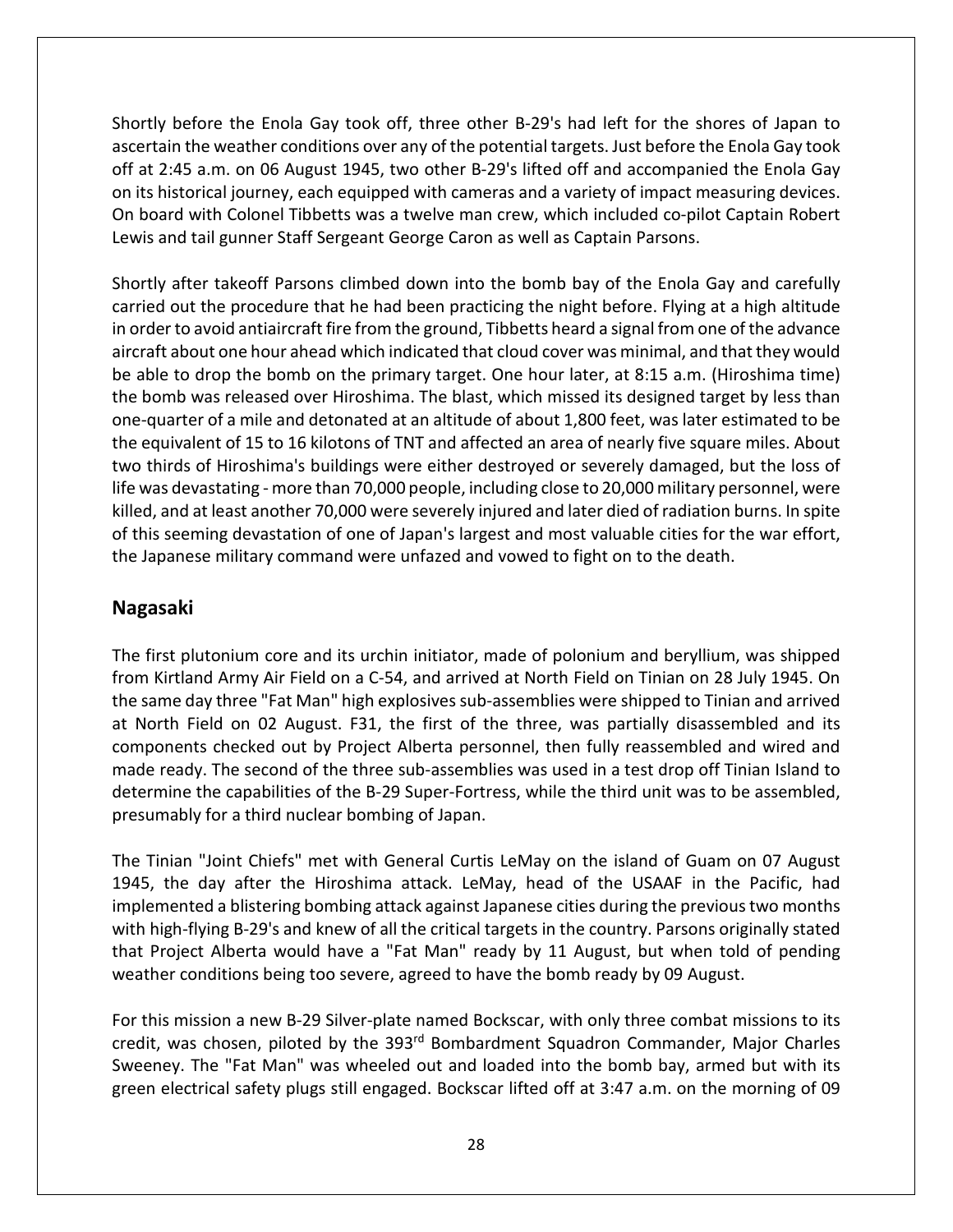August 1945, with Sweeney and his crew and Commander Ashworth as the weaponeer. Ashworth changed out the electrical plugs after the plane was ten minutes in the air. During the flight an engineer noted that one fuel pump was inoperative, meaning that the fuel in that tank would have to be carried to Japan and back, consuming even more fuel. As with the flight by Enola Gay over Hiroshima, Bockscar was accompanied by another new B-29 Super-Fortress named The Great Artiste as an observation aircraft, and was piloted by Captain Frederick Bock with his crew.

The original target was the city of Kokura in the south of Japan, largely industrialized with steel mills and bomb factories. Kokura was so obscured by clouds and by the smoke of the previous day's bombing runs on the nearby city of Yawata, that Sweeney, who was trying to make a visual drop, passed over it three times unsuccessfully. Fearful that he would run out of fuel and have to return to Tinian with a live bomb, he headed east toward Nagasaki. The alternate target, Nagasaki was also obscured by clouds, so Ashworth ordered Sweeney to make a radar approach.

At the last minute the crew found a hole in the clouds and "Fat Man" was dropped and, following a 43 second free fall, exploded at 11:02 a.m., Japan time, at an altitude of about 1,650 feet. In retrospect the bomb missed its intended target by almost two miles due to the heavy cloud cover and poor visibility, and damage was somewhat less extensive than at Hiroshima. However, the "Fat Man" nuclear bomb had a blast yield equivalent to 21 kilotons of TNT. More than forty percent of the city was destroyed, nearly forty thousand people, mostly civilians, were instantly killed, and another fifty to sixty thousand people were injured, many of which were later fatalities.

# **D. Result/Summary**

### **Japan's Unconditional Surrender**

General Groves and the Tinian "Joint Chiefs" were actually planning a third atomic bomb attack to occur on or about the 18th or 19th of August. However, President Truman had issued a request the day after the Nagasaki bombing that no further atomic bombs should be released without his express authority. This might be construed by some as Truman having had a moral awakening, but just the opposite was true. His idea as well as that of his Secretary of State and most of the military leaders of the United States, with the possible exception of General Douglas MacArthur, was to accumulate the bombs as quickly as they could be assembled and, in the still unlikely event that Japan did not surrender, begin to unleash them on a regular basis until the Japanese capitulated.

The announcement by Imperial Japan of their surrender was made on 15 August 1945, less than one week after the bombing of Nagasaki. V-J Day became official when representatives of the Empire of Japan signed the Instrument of Surrender aboard the USS Missouri on 02 September 1945. Prior to the atomic bombings the nation of Japan had taken a serious beating by the U.S. their cities had been bombed mercilessly and their wartime military factories as well as their naval yards and shipping ports had been devastated by continual B-29 pumpkin bombs. In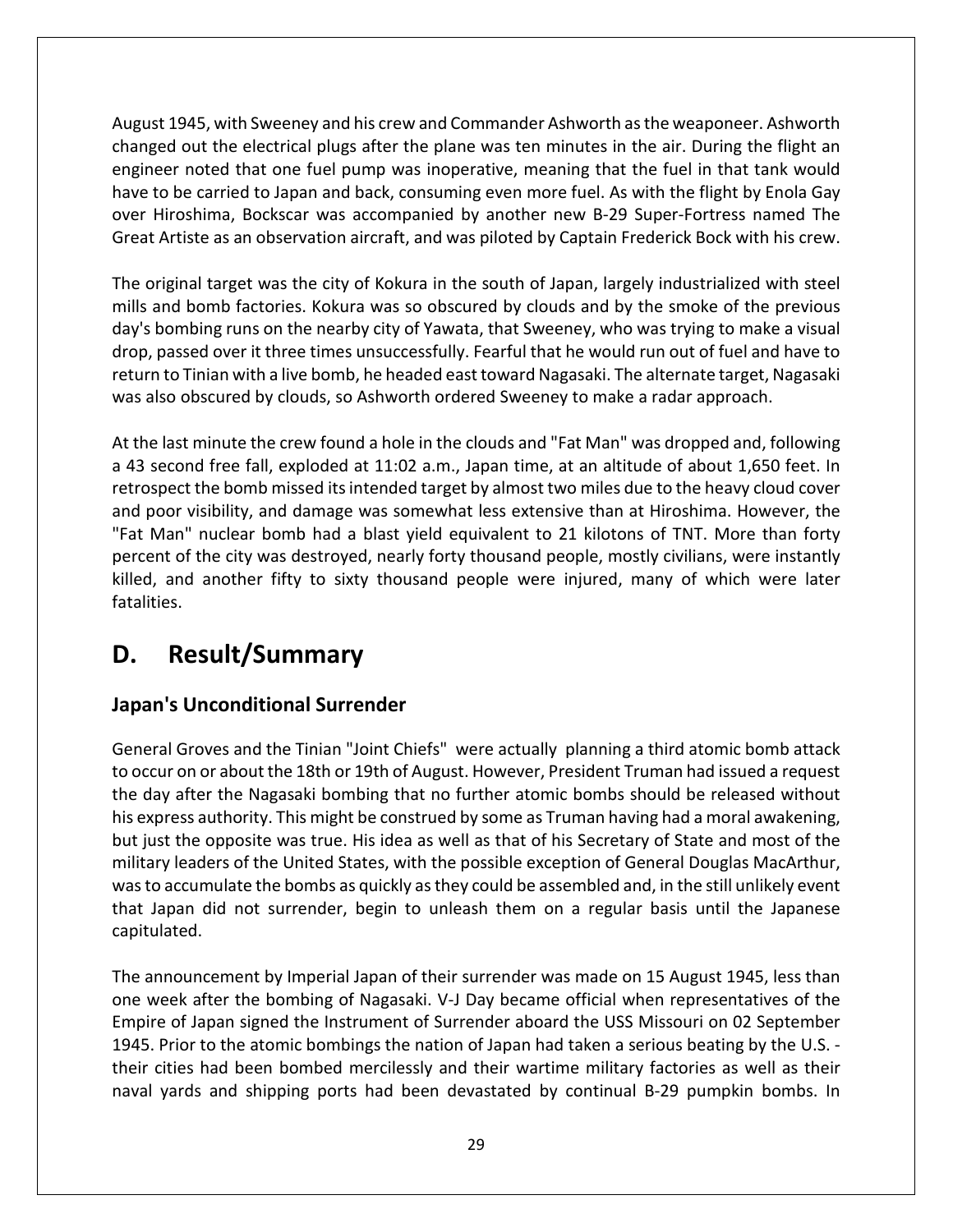addition, their naval fleet and merchant fleet had been almost totally decimated. Not having the natural resources to continue, their downfall was inevitable to all but a few Imperial leaders.

However, as later depicted in some movies and newsreels, some in the Japanese military refused to surrender. Located in wide regions of the former Japanese Empire, some isolated soldiers and personnel continued to fight on for months and even several years after V-J Day.

The United States had been racing against time to develop an atomic bomb before the Germans did. Almost ironically, the Japanese became the victims of one of the most successful covert operations in U.S. history.

#### **Atomic Energy Commission**

Following the surrender of the Japanese, there was a mass exodus of "volunteer" engineers and physicists back to their respective universities and engineering companies. In addition many in the military either retired, resigned, or were reassigned. Recognizing that retaining qualified personnel would be a problem when they converted from a short-term, emergency bombmaking effort to maintaining a peacetime bomb stockpile, Groves and Oppenheimer created Sandia Base. Purchased by the U.S. Army in 1930, the old Oxnard Air Field was transformed into a top-secret ordnance design, testing and assembly laboratory for atomic weapons development.

Controversy continued to swirl around the deployment of atomic bombs and their long term effect on humans as well as on the ecology. In the summer of 1946, after months of wrangling and opposition, a Joint Army/Navy Task Force One, headed by the Navy rather than the Manhattan Project Team, had made the decision to explode two implosion-type bombs on a fleet of obsolete and captured ships in the lagoon at Bikini Atoll. The bomb dropped from a B-29 missed its intended target, resulting in minimal damage. A second bomb was exploded 90 feet underwater, causing extensive radioactive contamination to the water. The Bikini atoll is unfit to this day for farming or fishing.

Possibly due to the Bikini fiasco or for other reasons, Congress presented the Atomic Energy Act and President Truman signed it into law on 01 August 1946. Responsibility for nuclear weapons and nuclear energy was transferred from the U.S. Army's Manhattan District Corps of Engineers to the U.S. Atomic Energy Commission on 01 January 1947. David Lilienthal, a lawyer and career politician, was appointed as its first chairman. The AEC inherited total control of all Manhattan Project facilities, including Oak Ridge, Hanford, and Los Alamos. A joint (U.S. Army & Navy) task force created the Armed Forces Special Weapons Project with General Groves named as its director the following month.

The AEC initially played a key role in investigating the environmental effects as well as the potential prospects for nuclear energy with government as well as with the private sector. As the AEC developed and implemented its regulations, critics from all areas of the atomic spectrum began to voice their opposition and offer differing viewpoints. The design of nuclear reactors was either too rigid, or else it did not offer enough safeguards. Protection of the environment was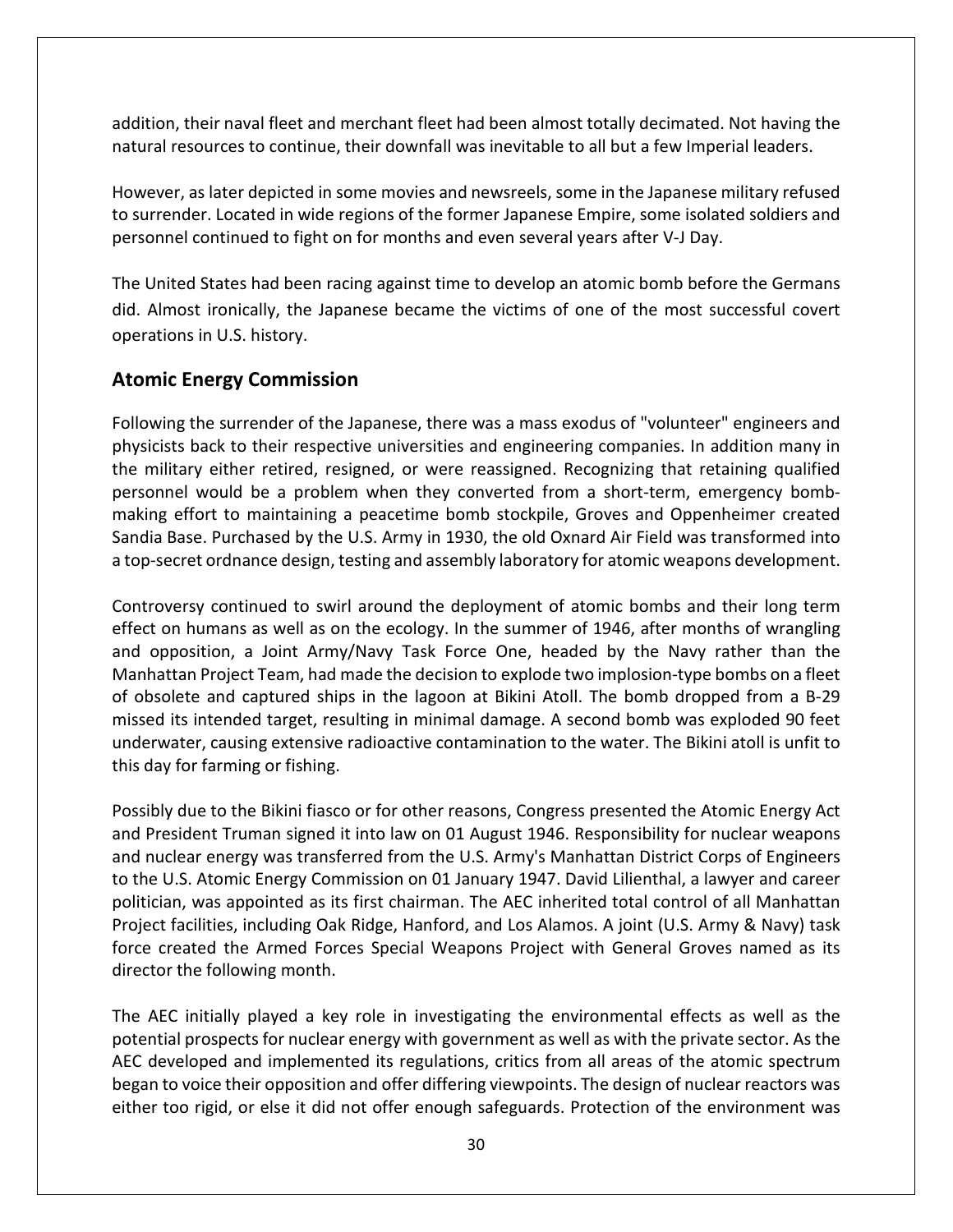either ignored, or else it was too costly. Finally the AEC was abolished in 1974, their regulatory functions were transferred to the Nuclear Regulatory Commission, and it was eventually rolled into the all-encompassing Department of Energy.

#### **Prologue: General Leslie Richard Groves**

General Dwight D. Eisenhower, now Chief of Staff of the United States Army, met with General Groves on 30 January 1948 to give Groves a performance evaluation. Eisenhower cited a long list of grievances about Groves, pertaining to his arrogance, contempt for the protocol of the U.S. Army, and his seeming to maneuver for promotion out of turn. Eisenhower made the point very clear that Groves would not be promoted to any significant post while he was in command. What was left unsaid by Eisenhower was his strong dislike for General Douglas MacArthur, who had top command in the Pacific Theater, and his resentment that Groves' use of the atomic bomb was actually the method by which MacArthur had defeated the Japanese and won the war in the Pacific.

Groves wasted little time following his meeting with Eisenhower, beginning his retirement from the U.S. Army on 29 August 1948. Groves went on to have a successful business career, retiring from the Sperry Rand Corporation as vice president after thirteen years with that company. He wrote an account of the Manhattan Project that was published the year after his retirement from Sperry Rand. General Groves died in 1970 from a heart attack at age 74 and is buried in Arlington National Cemetery.

#### **Prologue: Dr. J. Robert Oppenheimer**

Robert Oppenheimer's attitude regarding the creation of the atomic bomb changed dramatically over a period of just a few months. Whereas he was euphoric about his accomplishments and those of his project team after Trinity and even Hiroshima, he was appalled by the bombing and carnage at Nagasaki. By October of 1945 he had told both Secretary of War Henry Stimson and President Truman that he did not feel that the second bomb on Japan was a military necessity, and that he wished to see all nuclear weapons banned in the future.

Once the Atomic Energy Commission (AEC) came into being in 1947, Oppenheimer was appointed Chairman of the General Advisory Committee. In this role he emphasized basic nuclear science and arms control, being one of the major opponents to the United States pursuing the hydrogen bomb, fearful of getting into a nuclear race with Russia. However, once the Russians conducted their first atomic bomb test in 1949, Oppenheimer realized that the race was on. Nevertheless, his opposition to creating more and larger nuclear weapons had angered many people in the political arena, and he became the subject of an FBI probe into his alleged communist background.

In spite of his tremendous wartime efforts in developing the bomb that helped bring World War II to an end, his security clearance was revoked in 1953, and he was later severely castigated during one of the well-known McCarthy hearings. In 1954 he was banned from further